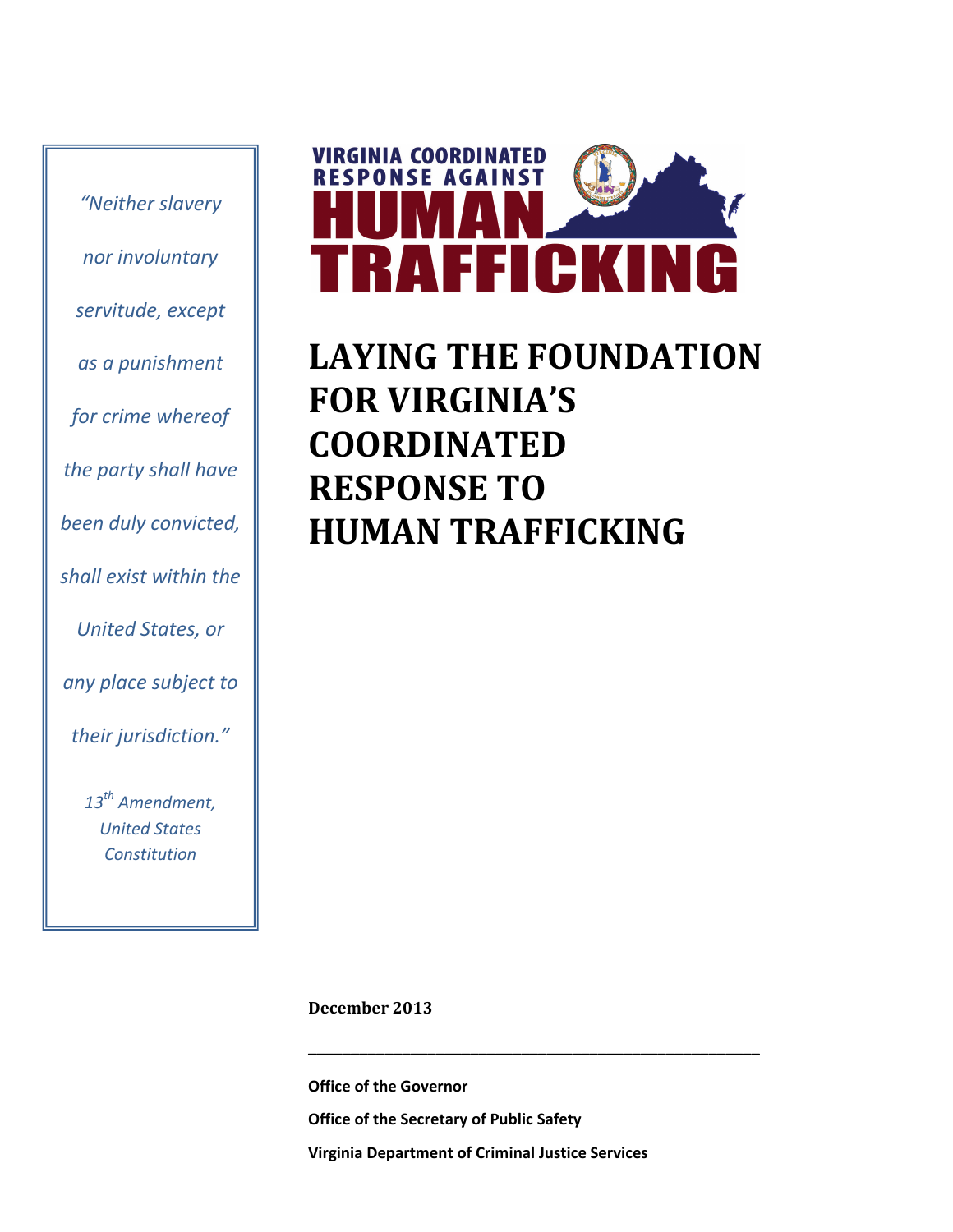## Preface

Virginia has made great progress in creating a legal framework for investigating human trafficking and prosecuting those engaged in it. However, it is a complicated issue encompassing public safety, social services, education, labor, transportation, and countless private sector industries. It crosses agency and Secretariat lines, belonging to no single entity and having no political affiliation. To ensure that Virginia has a strong, deliberate, and unified approach in combatting human trafficking, agencies of the Commonwealth must work together.

Recognizing this, in 2013 Secretary of Public Safety Marla Graff Decker called for the development of a state-level strategic plan to present a collaborative and unified approach for coordinating and strengthening the Commonwealth's response to human trafficking. Under Secretary Decker's direction, the Virginia Department of Criminal Justice Services convened the Human Trafficking Workgroup to review the various anti-human trafficking activities already underway and help shape the development of recommendations and strategies for action.

On October 4, 2013 at the 2013 Governor's Summit on Human Trafficking, Governor Robert F. McDonnell signed Executive Directive No. 7 "to provide for a comprehensive, coordinated state response to the problem of human trafficking in Virginia." In the directive, Governor McDonnell directed the creation of a state-level Anti-Human Trafficking Coordinating Committee to review and coordinate state agency efforts, implement the recommendations of the Workgroup, and identify additional actions and strategies to further strengthen the Commonwealth's responses to human trafficking. The directive further directed executive branch agencies to implement several of the strategies identified by the Workgroup for immediate implementation.

*Laying the Foundation for Virginia's Coordinated Response to Human Trafficking* is intended as an initial framework for coordinated agency efforts. The Anti-Human Trafficking Coordinating Committee began meeting in late 2013 to embark upon its work. As Virginia transitions to a new year and a new administration, and federal efforts to support anti-human trafficking efforts increase, the Coordinating Committee will be a critical component in maintaining a unified approach to the Commonwealth's focus on human trafficking by strengthening its efforts to protect Virginia's citizens through prevention and awareness, the prosecution of traffickers, and services for victims.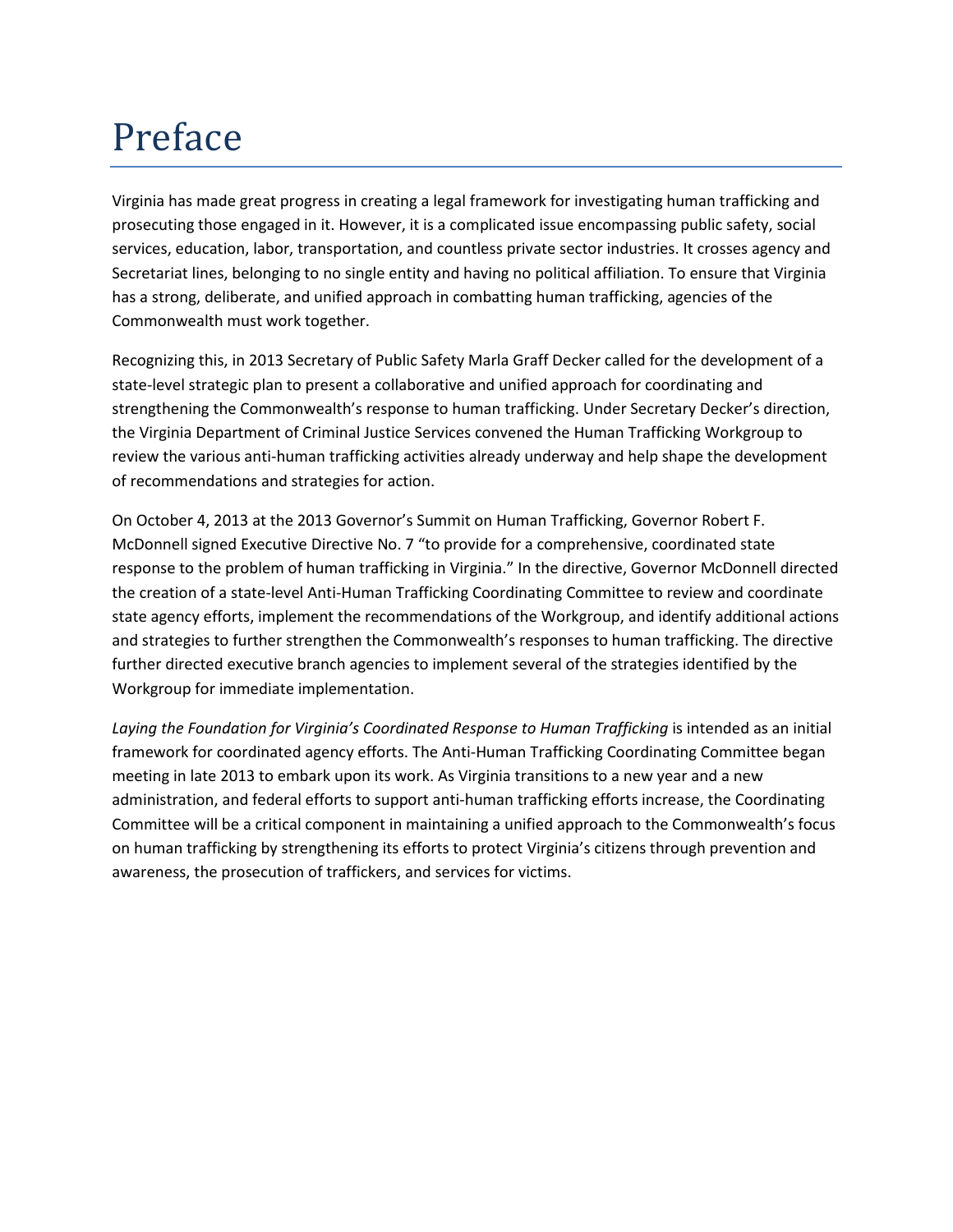## **Table of Contents**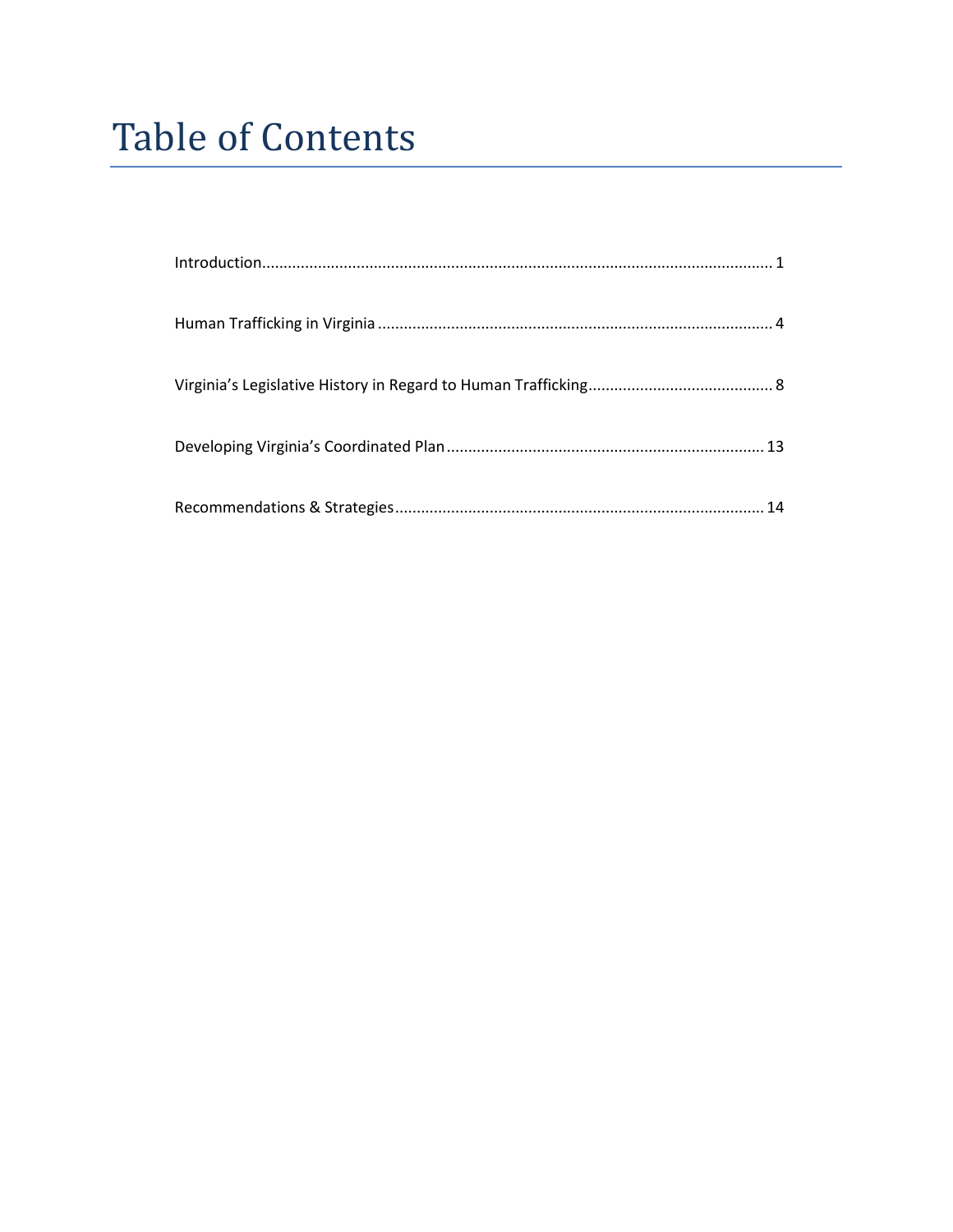## Introduction

Human trafficking is considered one of the fastest growing criminal enterprises in the world, generating billions of dollars in profit through the exploitation and control of others. Though expanding, the general understanding of human trafficking is still in its infancy. There is often confusion between "trafficking" and "smuggling" and a common misperception that the crime mostly occurs outside of the United States or involves undocumented foreign nationals.

Often referred to as modern-day slavery, human trafficking does occur within and across the borders of the United States, victimizing citizens and non-citizens, men and women, adults and children. Other related terms include trafficking in persons, sex trafficking, domestic minor sex trafficking, child sex trafficking,

*"Human trafficking is one of the fastest growing criminal enterprises in the world. This horrible crime generates billions of dollars in profits by victimizing people through control and exploitation."* 

*Governor Robert F. McDonnell; October 4, 2013, Governor's Summit on Human Trafficking*

commercial sexual exploitation, labor trafficking, forced labor, forced child labor, involuntary servitude, and debt bondage.

In general, human trafficking is when people profit from the control and exploitation of others through the use of force, fraud, or coercion.<sup>[1](#page-3-0)</sup> In 2000, the United States Congress passed the Trafficking Victims Protection Act (TVPA) of 2000 "to combat trafficking in persons, a contemporary manifestation of slavery whose victims are predominantly women and children, to ensure just and effective punishment of traffickers, and to protect their victims."[2](#page-3-1) The Act defines "severe forms of trafficking in persons" as:

- A. Sex trafficking in which a commercial sex act is induced by force, fraud, or coercion, or in which the person induced to perform such an act has not attained 18 years of age; or
- B. The recruitment, harboring, transportation, provision, or obtaining of a person for the purpose of labor or services, through the use of force, fraud, or coercion for the purpose of subjection to involuntary servitude, peonage, debt bondage, or slavery.

The TVPA brought a focus to prosecuting traffickers, protecting victims, and preventing the crimes of human trafficking and has been reauthorized four times since its inception.<sup>[3](#page-3-2)</sup> Originally putting protections and programs in place for undocumented foreign national victims, the 2005 reauthorization specifically recognized the issue of domestic trafficking, with an emphasis on research and sex trafficking, particularly of minors.

<span id="page-3-0"></span><sup>&</sup>lt;sup>1</sup> Human smuggling is based on transportation and defined as the importation of people into the United States involving the deliberate evasion of immigration laws, as well as the harboring of aliens already in the United States illegally. U.S. Immigrations and Customs Enforcement, Fact Sheet: Human Trafficking and Smuggling, January 16, 2013.

<span id="page-3-1"></span><sup>&</sup>lt;sup>2</sup> Public Law 106-386, division A, Section 102(a). NOTE: The Trafficking Victims Protection Act of 2000 is contained within the Victims of Trafficking and Violence Protection Act of 2000.

<span id="page-3-2"></span> $3$  Reauthorizations occurred in 2003, 2005, 2008, and 2013.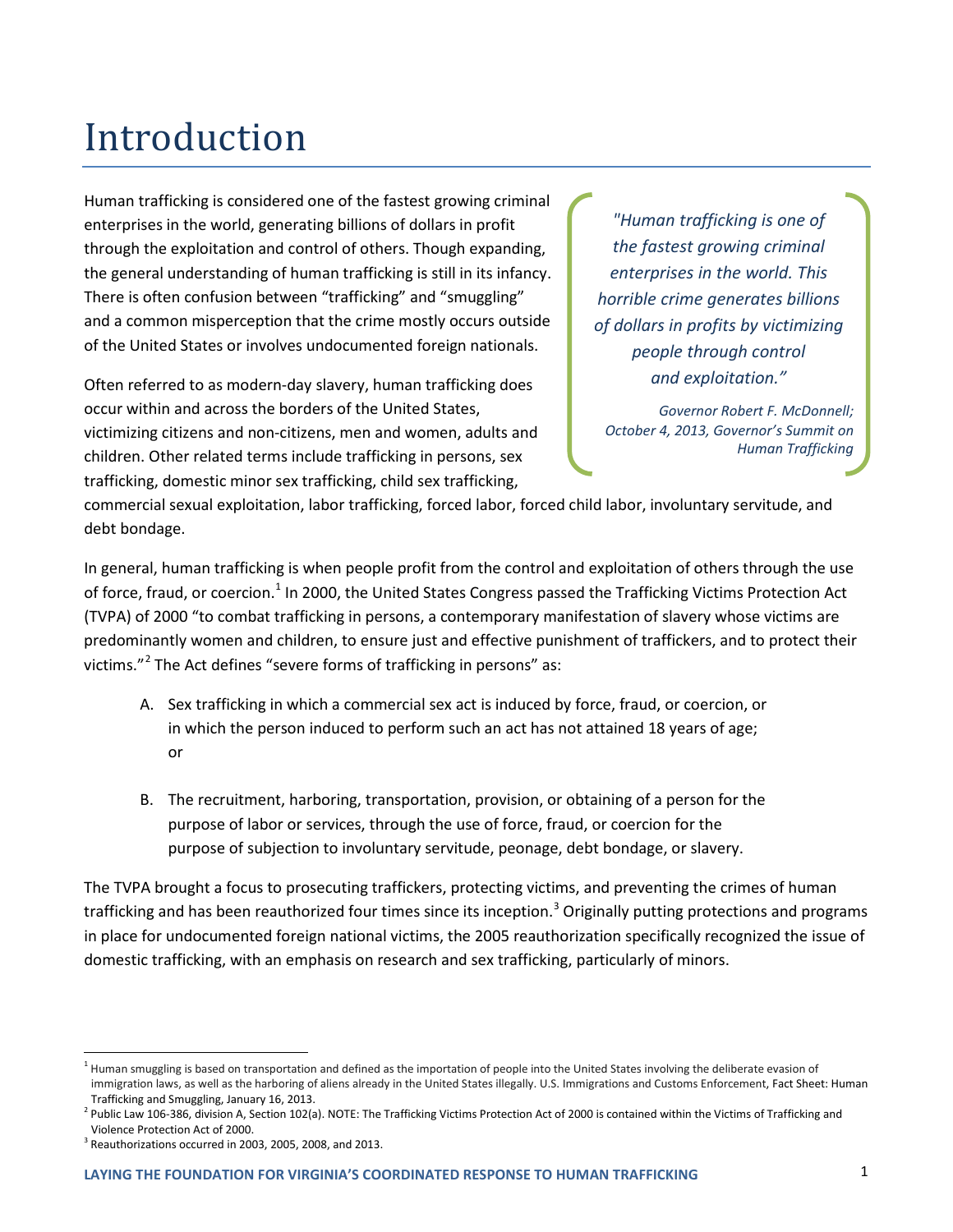There is no established profile of a trafficking victim, though certain factors make some individuals more susceptible to being lured into trafficking situations. Traffickers target their victims by seeking individuals who are poor, vulnerable, living in unsafe or homeless situations, or are in search of a better life. They frequently operate by:

- Using violence or threatening the person or the person's family members;
- Harming or depriving the person of basic necessities, such as food, water, or sleep;
- Making false promises of love or companionship;
- Making false promises of a good job and home;
- Restricting contact with friends or family;
- Limiting freedom of movement;
- Controlling the person's identification documents;
- Threatening deportation or law enforcement action;
- Garnishing the person's salary to pay off alleged debts; and/or
- Preventing the victim from attending religious services. $4$

Identifying and assisting victims of trafficking situations can be complicated. There is a general lack of understanding of how to identify victims of human trafficking among government officials, law enforcement, and the public. Victims may also not believe or understand that they are a victim of human trafficking, or they may be reluctant to self-identify due to fear of retaliation or deportation. Service needs to ensure a victim's protection, recovery, and future, include both shortterm and long-term services. These may include shelter/housing, transportation, legal and immigration

*"Human trafficking is a complex crime involving financially motivated criminals, victims with troubled backgrounds, and clients who fuel the demand side of this appalling enterprise."* 

> *Secretary of the Commonwealth Janet Kelly; September 5, 2013 Press Event and News Release*

services, medical/dental/mental health care, interpretation/translation services, education, employment, case management, and more.

The International Labour Organization (ILO) estimates that nearly 21 million people worldwide are victims of forced labor, including forced sexual exploitation. Worldwide, 22% are victims of forced sexual exploitation and 68% are victims of forced labor exploitation.<sup>[5](#page-4-1)</sup>

Evidence based on federal case activity and calls to the National Human Trafficking Resource Center hotline suggests that sex trafficking is more prominent in the United States than labor trafficking. It has also been linked to organized crime and gang activity. However, quantifying human trafficking has been a difficult task. Related crimes are often hidden and victims are often unidentified. Estimates have been developed and published over the years, but the actual figures and methodologies have been questioned. In the 2005 TVPA reauthorization, Congress found that "no known studies exist that quantify the problem of trafficking in children for the purposes

<span id="page-4-0"></span><sup>&</sup>lt;sup>4</sup> U.S. Department of Homeland Security[, www.dhs.gov/blue-campaign/definition-human-trafficking,](https://www.dhs.gov/blue-campaign/definition-human-trafficking) accessed December 7, 2013.<br><sup>5</sup> International Labour Organization, Press Release, June 1, 2012. Forced labor exploitation fig

<span id="page-4-1"></span>activities such as agriculture, construction, domestic work or manufacturing. The remaining 10% are victims of state-imposed forms of forced labor, for example in prison, or in work imposed by the state military or by rebel armed forces.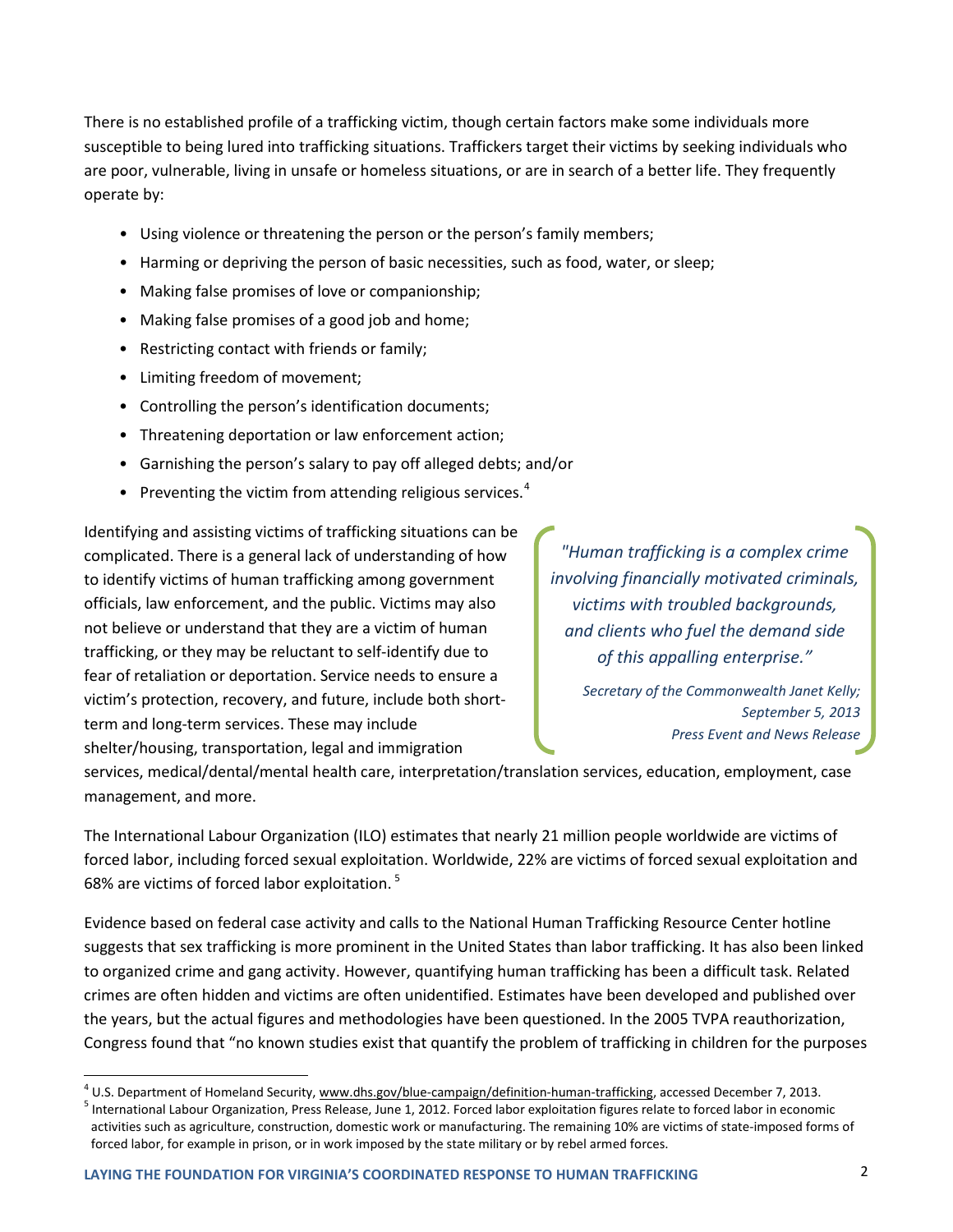of commercial sexual exploitation in the United States" and that "runaway and homeless children in the United States are highly susceptible to being domestically trafficked for commercial sexual exploitation."[6](#page-5-0) The National Center for Missing and Exploited Children (NCMEC) estimates there are at least 100,000 children who are victims of child prostitution and pornography each year. However, the estimate is based on estimates of runaway and homeless youth and the identification of the number of children "at-risk" of commercial child exploitation each year. In 2012, Ernie Allen, President and CEO of the NCMEC supported the estimate as reasonable and conservative, but stated the number of children who are victims of child prostitution and trafficking is unknown with certainly and that there is a "vast amount of anecdotal information, but estimating the size of the problem empirically is impossible at this time."<sup>[7](#page-5-1)</sup>

Efforts are underway nationally to improve data collection on incidents of human trafficking and the number of individuals victimized. Various actions for improved and expanded data collection and reporting mechanisms beginning in federal fiscal year 2013 are specified in *Coordination, Collaboration, Capacity: Federal Strategic Action Plan on Services for Victims of Human Trafficking in the United States, 2013-2017*. [8](#page-5-2)

<span id="page-5-0"></span> $<sup>6</sup>$  H.R. 7311</sup>

<span id="page-5-1"></span> $^7$  Testimony of Ernie Allen before The National Academies, Institute of Medicine Committee on Commercial Sexual Exploitation and Sex Trafficking of Minors in the United States, January 4, 2012.

<span id="page-5-2"></span><sup>8</sup> President's Interagency Task Force to Monitor and Combat Trafficking in Persons, *Coordination, Collaboration, Capacity: Federal Strategic Action Plan on Services for Victims of Human Trafficking, 2013-2017,* April 2013.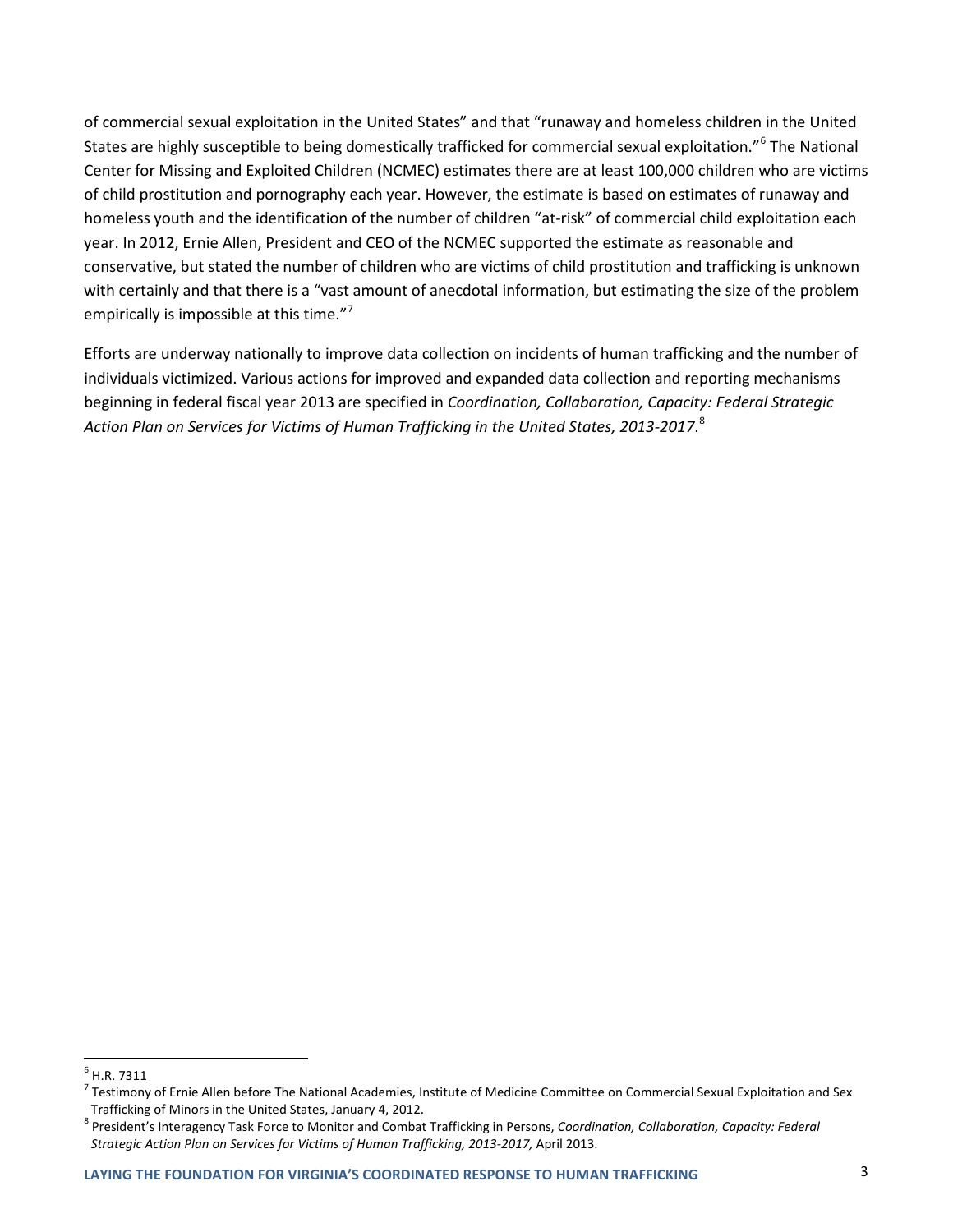# Human Trafficking in Virginia

Human trafficking does occur in Virginia, however the prevalence of it is unclear. Virginia does not currently have victim or criminal case data specifically identifying human trafficking as a variable. Both the Department of Criminal Justice Services (DCJS) and the Virginia State Crime Commission have published reports attempting to quantify human trafficking to some extent.<sup>[9](#page-6-0)</sup> Efforts to report human

*"Human trafficking is an especially heinous crime and has life-long, tragic and unconscionable effects on the victims."* 

*Secretary of Public Safety Marla Graff Decker; September 5, 2013 Press Event & News Release*

trafficking data involve examining those offenses that may be most directly linked to human trafficking, such as wage and hour violations of the Fair Labor Standards Act, solicitation of prostitution and other prostitutionrelated offenses, sexual assault offenses, sexual offenses against children, and child pornography offenses.

Data availability is likely to improve as targeted investigation and prosecution efforts led by human trafficking task forces expand. Human trafficking task forces have increased throughout Virginia and are proving to be successful in identifying and prosecuting cases under federal and state law. These task forces are a collaboration of federal, state, and local law enforcement agencies dedicated to combatting human trafficking and related crime. The U.S. Attorney's Offices in Virginia and the Virginia Office of the Attorney General are key leaders in the work of these task forces.

Several cases involving human trafficking in Virginia have been profiled in various news reports and press releases from the U.S. Attorney's Office, Eastern District of Virginia. As evident in national reports, cases of sex trafficking in Virginia are often linked to gang activity. Examples of trafficking cases reported in Virginia include:

- On January 4, 2013, an undocumented foreign national living in Maryland was sentenced in federal court for transporting more than 100 women from other states to engage in commercial sex in Virginia. The defendant took over leadership of a multi-state sex trafficking ring and "trained an employee where to drive the prostitutes, how to collect proceeds, and how to avoid law enforcement. He advertised the prostitution business by handing out business cards at Spanish restaurants, check cashing stores, construction sites and day laborer sites. Eventually, the proceeds of the operation were sent to the enterprise's former leader in Mexico."<sup>[10](#page-6-1)</sup>
- An Arlington resident pleaded guilty to Conspiracy to Commit Sex Trafficking by Force, Fraud and Coercion on November 19, 2013. The defendant admitted that from May 2011 through July 2013, she was the leader of a venture that prostituted women, including undocumented foreign nationals, at various hotels and motels in Northern Virginia. She coerced some of the women to prostitute by claiming that she had ties to U.S. immigration agencies and that she could have the victims removed from the United States if they refused. She coerced other women by claiming that she had ties with local law enforcement agencies and that the victims would be arrested if they did not perform commercial

<span id="page-6-0"></span> <sup>9</sup> Virginia Department of Criminal Justice Services, *DCJS Response to SB 1453 Concerning Human Trafficking in Virginia*, April 2011 and *Human Trafficking in Virginia: An Update to the April 2011 Report Submitted to the Secretary of Public Safety,* September 2012; Virginia State Crime Commission, *Indecent Liberties and Prostitution Related Offenses Involving Children (HD8),* 2010.<br><sup>10</sup> United States Attorney's Office, Eastern District of Virginia, Press Release, January 4, 2013.

<span id="page-6-1"></span>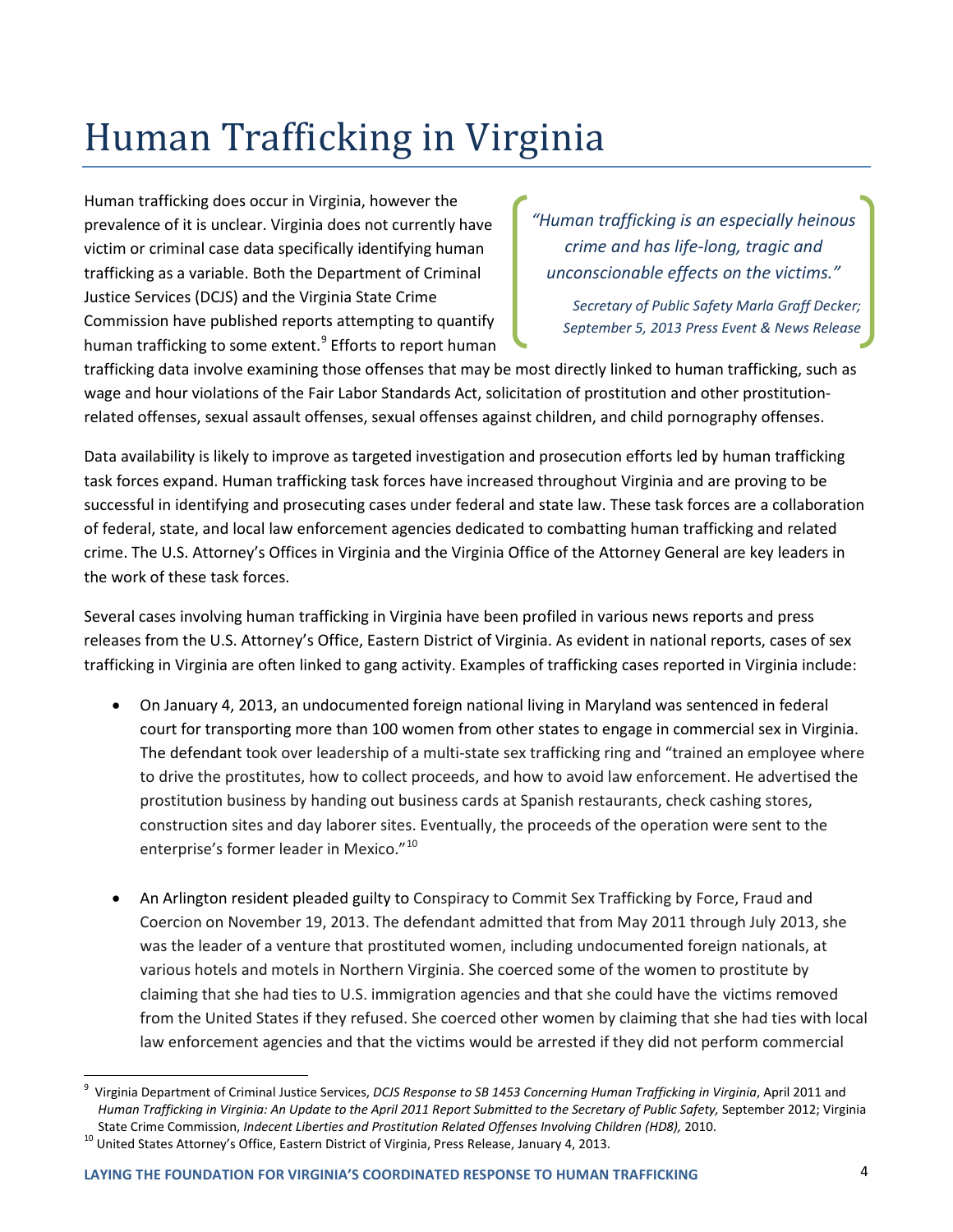sex acts. One victim incurred a debt to the defendant who used a form of debt bondage to induce this victim to perform sex acts. The defendant also claimed to be affiliated with a criminal street gang and implicitly threatened victims with harm if they failed to comply with her demands. $^{11}$  $^{11}$  $^{11}$ 

• On December 14, 2012, a 22-year-old man from Alexandria, Virginia, was sentenced in federal court for his role in a gang-run juvenile prostitution ring. According to the U.S. Attorney's Office of the Eastern District of Virginia, the defendant became

*"Human trafficking is a terrible crime that unfortunately affects thousands of young women and children every year here in Virginia."* 

*Delegate David L. Bulova, 37th District, February 5, 2013, posting davidbulova.com/page/2/*

involved in juvenile sex trafficking through his membership in MS-13. MS-13 members prostituted the victim at various motels and apartments in Alexandria, Arlington, Fairfax, and Falls Church. The victim was not permitted to leave the prostitution scheme, and MS-13 members plied her with drugs and alcohol to make her more compliant while her body was being exploited for profit.<sup>[12](#page-7-1)</sup>

- In March 2012, the U.S. Attorney's Office of the Eastern District of Virginia announced the arrest of five alleged members of a Fairfax-based affiliate of the Crips for offenses related to underage sex trafficking. The group was accused of luring girls as young as 16 by approaching them at high schools, Metro stations, and on the street, as well as through social media such as Facebook. Once they were lured in, the girls were forced into prostitution through violence and drugs. The girls were from wealthy neighborhoods – they lived at home with their parents, they were not runaways.<sup>[13](#page-7-2)</sup>
- Two men from Hampton and Newport News were convicted on charges stemming from obtaining money in exchange for sex acts performed by a 13-year old victim. The victim was transported to hotels in Hampton Roads to engage in prostitution. The defendants provided the victim with alcohol and illegal drugs, they then videotaped the victim engaging in sex acts. The defendants made fliers and posted additional advertisements on Backpage.com.<sup>[14](#page-7-3)</sup>
- On November 23, 2011, two individuals were indicted by a federal grand jury on charges of forcing two Indonesian women to work long hours at well-below minimum wage as domestic servants in the defendants' home. The defendants allegedly isolated the two women and paid them less than promised in their contracts – at times less than \$400 per month, despite requiring long hours of work. The defendants allegedly imposed a number of rules on the women, such as prohibiting them from conversing in any language other than Arabic, prohibiting the women from speaking to the neighbors, and not permitting them to leaving the property unless accompanied by a member of the defendants' family. At least one of the victims was threatened with arrest and imprisonment if she left the house, and both victims were forced to engage in sexual conduct with one of the defendants. In addition, the defendants confiscated the workers' passports.<sup>[15](#page-7-4)</sup>

<span id="page-7-1"></span><span id="page-7-0"></span><sup>&</sup>lt;sup>11</sup> United States Attorney's Office, Eastern District of Virginia, Press Release, November 19, 2013.<br><sup>12</sup> United States Attorney's Office, Eastern District of Virginia, Press Release, December 14, 2012.<br><sup>13</sup> United State

<span id="page-7-2"></span>

<span id="page-7-3"></span>

<span id="page-7-4"></span>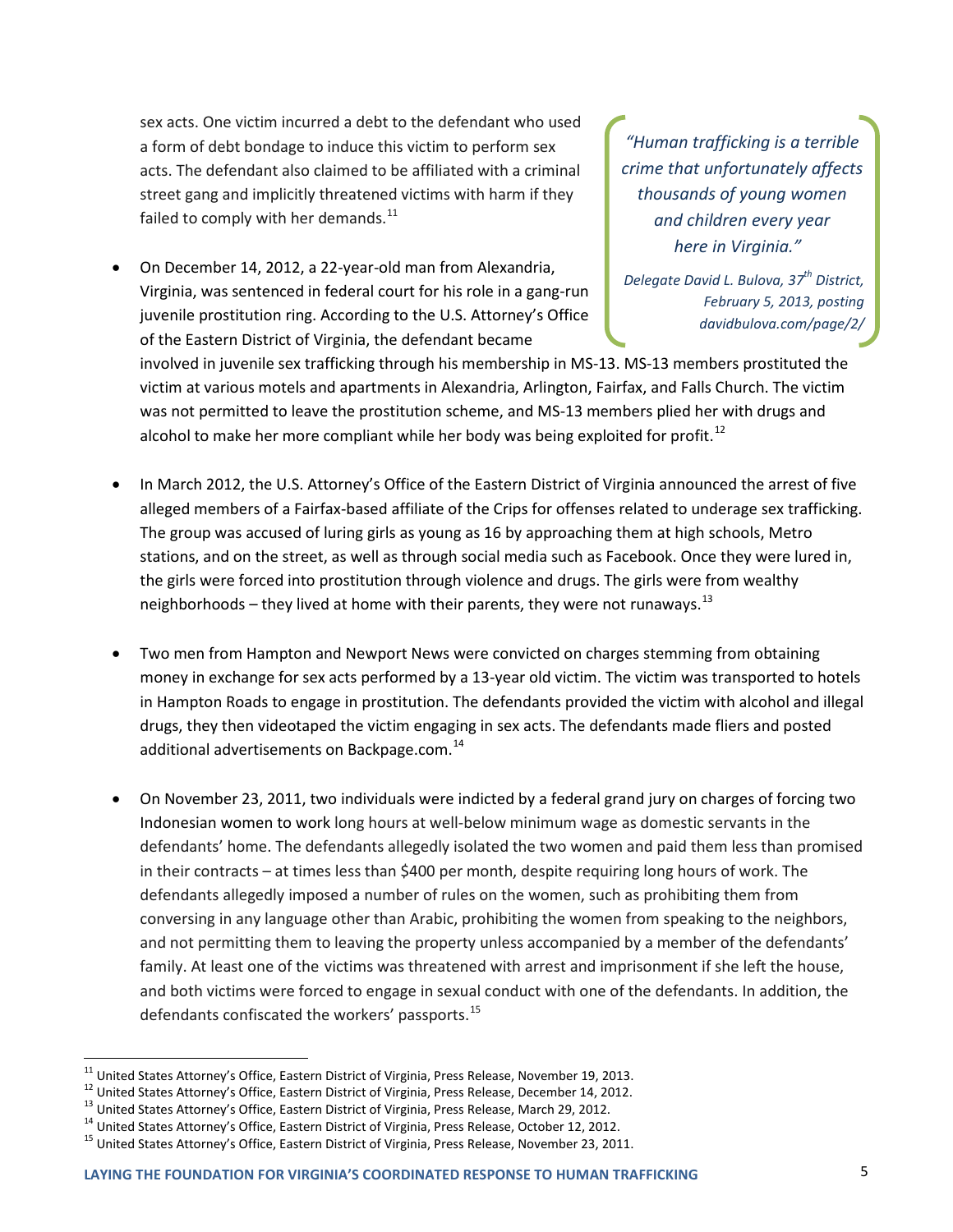General awareness of human trafficking appears to be increasing throughout Virginia. This is partially demonstrated by calls to the National Human Trafficking Resource Center (NHTRC) hotline.<sup>[16](#page-8-0)</sup> Calls to the hotline have more than tripled since 2009, increasing from 143 calls in 2009 to 465 in 2012. Based on the first half of the year (375 calls between January and June), the number of calls is expected to show another significant increase for 2013. Calls may be for a variety of purposes, including general information requests. Calls received from Virginia for 2012 are reported as follows:

| 2012 Calls to the National Human Trafficking Hotline<br>from Virginia <sup>17</sup> |                        |
|-------------------------------------------------------------------------------------|------------------------|
| <b>Call Category</b>                                                                | <b>Number of Calls</b> |
| Crisis                                                                              | 73                     |
| <b>Tips</b>                                                                         | 80                     |
| Training and TA                                                                     | 26                     |
| Referrals                                                                           | 62                     |
| <b>General Information</b>                                                          | 86                     |
| <b>High Risk</b>                                                                    | 77                     |
| Unrelated                                                                           | 59                     |
| Unable to Determine                                                                 | 2                      |
| <b>Grand Total</b>                                                                  | 465                    |

Of the calls received by the hotline from Virginia in 2012, the NHTRC identified approximately 20% (n=95) as potential trafficking situations based on the level of information and demonstrated key indicators. Of those categorized as "high" (n=36), 10 (27.8%) were in regard to labor trafficking, 24 (66.7%) in regard to sex trafficking, and 2 were considered "other"  $(5.6%)$ .<sup>[18](#page-8-2)</sup>

In 2012, DCJS conducted an online needs assessment survey on human trafficking services. Respondents

*"Traffickers often prey on our most vulnerable citizens – runaway youths, foster children, and kids without a strong sense of identity – in order to make a profit."* 

*Secretary of the Commonwealth Janet Kelly; September 5, 2013 Press Event and News Release*

included victim-witness service providers, domestic violence/sexual assault service providers, adult and juvenile state probation/parole agencies, and adult and juvenile correctional facilities throughout the Commonwealth. Findings regarding service needs of victims mirror those reported throughout research and other reports, including:

• Trafficking victims have more severe problems and more complex needs than other victims they serve, and often involve mental health, legal, distrust, and trauma-related issues.

<span id="page-8-0"></span><sup>&</sup>lt;sup>16</sup> The National Human Trafficking Resource Center and hotline are funded by the U.S. Department of Health and Human Services and

<span id="page-8-1"></span>managed by the Polaris Project. The hotline operates 24 hours a day, 7 days a week, 365 days a year.<br><sup>17</sup> National Human Trafficking Resource Center, *Virginia State Report January 1<sup>st</sup>, 2012 to December 31<sup>st</sup>, 2012. Ac* according to the NHTRC, statistics are subject to change.  $^{18}$  Ibid.

<span id="page-8-2"></span>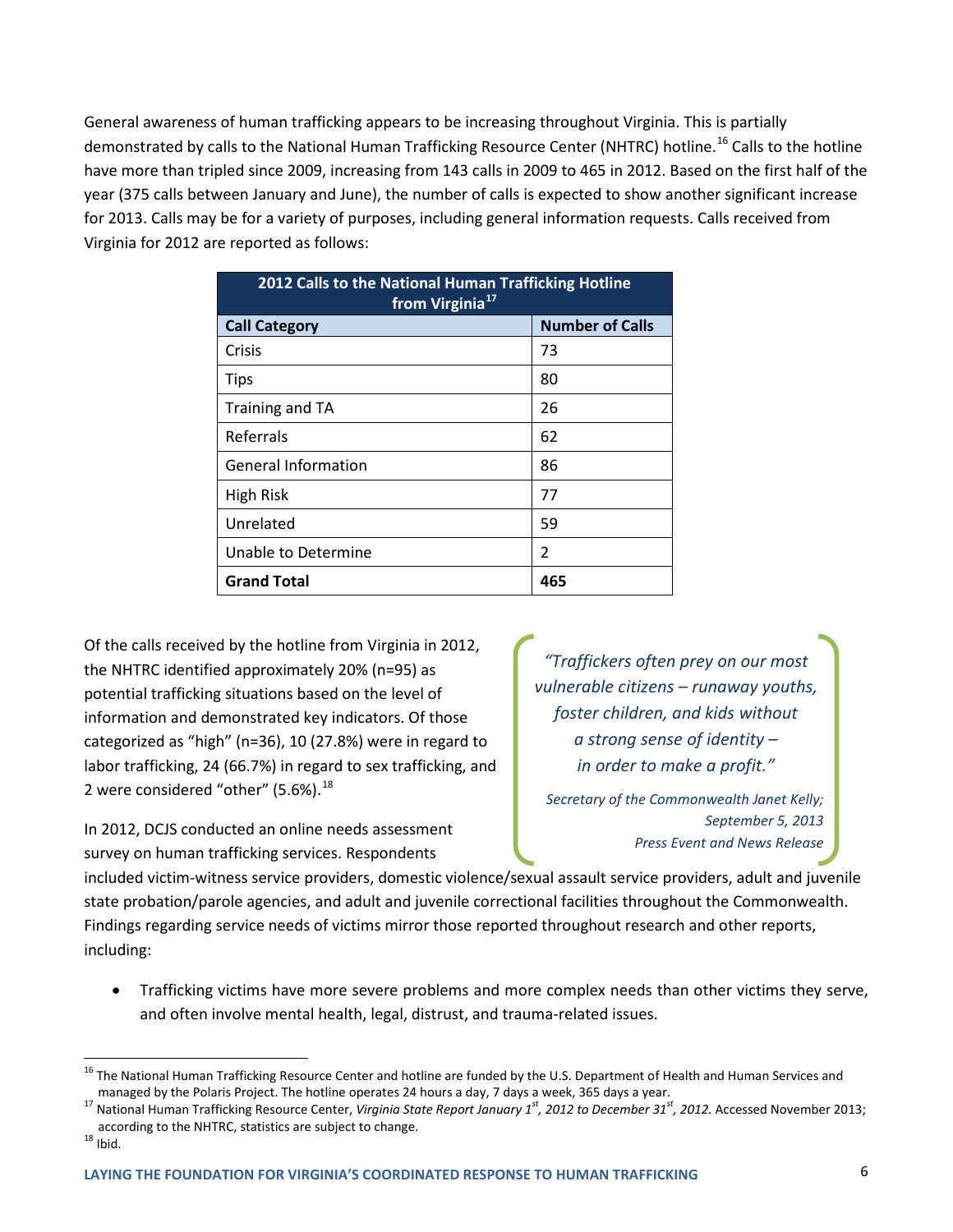• Trafficking victims' most-needed services include: food, emergency housing, sexual assault services, counseling, and case management/coordination of services.

Most respondents felt that their organization is unable to adequately meet the needs of trafficking victims. The three most critical barriers/challenges identified by survey respondents to providing services to trafficking victims were: a lack of adequate resources, problems identifying trafficking victims, and a lack of adequate training. The majority of respondents also felt that more training is needed to improve the provision of services to trafficking victims.<sup>[19](#page-9-0)</sup>

<span id="page-9-0"></span><sup>&</sup>lt;sup>19</sup> Virginia Department of Criminal Justice Services, Report on the Human Trafficking Services Needs Assessment Survey, September 2012.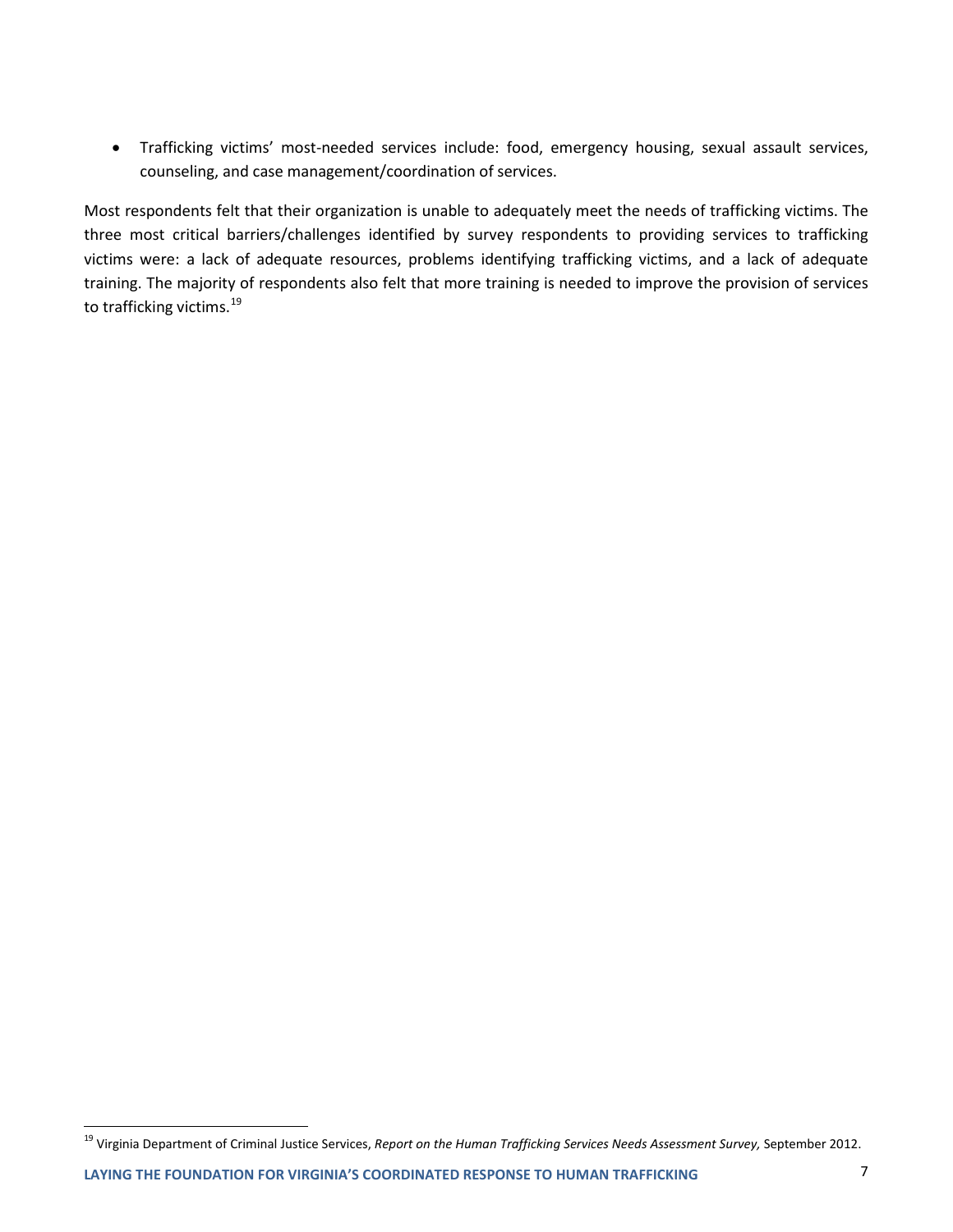## Virginia Legislative History Regarding Human Trafficking

Virginia has many statutes which have been, and continue to be, used to arrest and prosecute perpetrators of human trafficking. Abduction statutes, solicitation statutes, and various statutes against child pornography, offenses against children, and sexually violent offenses are just some of the state laws used to hold those engaging in sex trafficking accountable for their actions. Labor laws and civil penalties are useful for holding labor traffickers accountable. However, in recent years there has been a

*"The objectification and exploitation of other humans for financial gain is deplorable…"*

> *Governor Robert F. McDonnell; September 5, 2013 Press Event and News Release*

concentrated effort to place a stronger emphasis on human trafficking crimes and put more specific laws in state code to hold offenders accountable and protect victims.

Legislation specifically recognizing the issue of human trafficking appears to have first come to the attention of the Virginia General Assembly in 2006 when five bills were introduced to create a Human Trafficking Act or Human Anti-Trafficking Act and establish penalties for the trafficking of persons.<sup>[20](#page-10-0)</sup> All of the House Bills were left in the House Courts of Justice Committee and therefore, not considered further for passage. The two Senate bills were incorporated and a new version was substituted which changed the nature of the original bills, resulting in legislation amending an existing extortion statute. The bill which passed both the House and Senate and was signed into law amended §18.2-59 of the *Code of Virginia* by adding threatening to report a person illegally residing in the United States as a form of extortion.<sup>[21](#page-10-1)</sup> Further amendments were made to this same section of the *Code* in 2007 when destroying, concealing, confiscating, holding, or threatening to hold, passports or government documentation was added to the extortion statute.<sup>[22](#page-10-2)</sup>

Attempts to create an Anti-Human Trafficking Act were again made, and failed, in 2007.<sup>[23](#page-10-3)</sup> However, the General Assembly did pass legislation creating the Commission on the Prevention of Human Trafficking for the purpose of developing and implementing a state plan for the prevention of human trafficking. Meeting once in 2007 and three times in 2008, the Commission considered a number of issues for potential action; however, no formal votes were taken on any of the issues by the end of 2008 and no specific legislation resulted from it. No formal reports or plans were published by the Commission and it was not extended past its sunset date of July 1, 2009. [24](#page-10-4)

<span id="page-10-0"></span><sup>&</sup>lt;sup>20</sup> HB418; HB965; HB1100; SB291; SB505 (2006). Reports and articles note that between 2005 and 2006 more than 20 bills addressing human trafficking crimes and issues were introduced. However, no bills using the term "human traffic", "human trafficking", "sex

<span id="page-10-1"></span>trafficking" or "labor trafficking" were found in a search of legislation from 1994-2005.<br><sup>21</sup> SB291; 2006 Acts of Assembly, Chapter 313.<br><sup>22</sup> HB1921; 2007 Acts of Assembly, Chapter 453; SB815; 2007 Acts of Assembly, Chapt

<span id="page-10-3"></span><span id="page-10-2"></span>introduced in 2007.<br><sup>23</sup> HB2551 (2007). See also SB815 (2007) as introduced. Though SB815 eventually passed, the provisions for the Human Anti-Trafficking Act were removed.<br><sup>24</sup> HB2923; 2007 Acts of Assembly, Chapter 525. Summaries of the Commission's work and presentations can be accessed through the

<span id="page-10-4"></span>Virginia Legislative Information System. <http://leg2.state.va.us/DLS/h&sdocs.nsf/5c7ff392dd0ce64d85256ec400674ecb/687970da61a7b6e28525744b005c34fd?OpenDocument>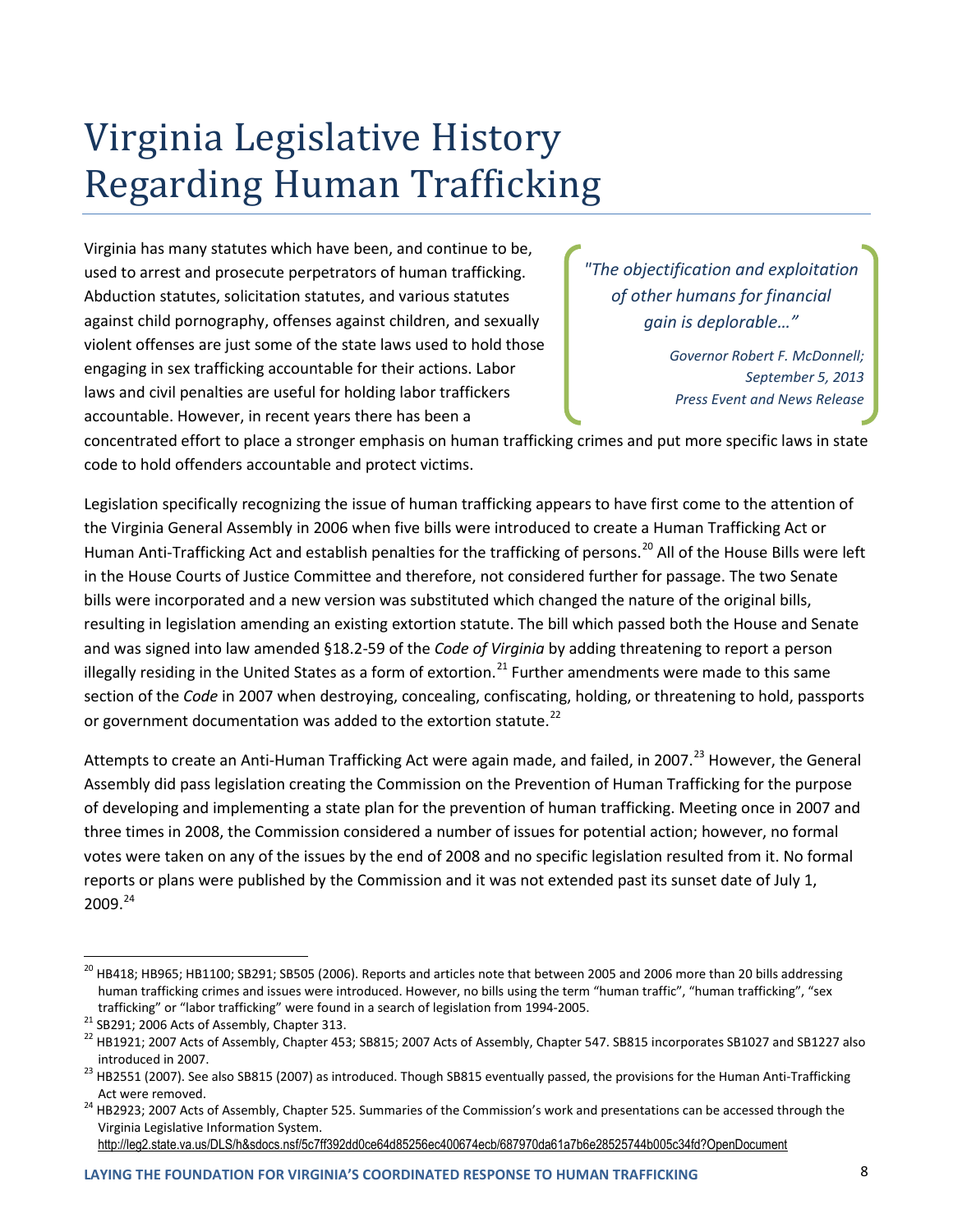The General Assembly more broadly recognized the existence of human trafficking in 2009 when both the House and Senate agreed to Senate Joint Resolution 412 denouncing the practice. This same year, legislation was introduced defining human trafficking and linking punishment to the Virginia Racketeer Influenced and Corrupt Organization Act. The bill was substituted with a new version by the House Committee for Courts of Justice which removed the definition of human trafficking and made amendments to existing abduction and racketeering laws. The Senate issued yet another substitute and the bill eventually went to a conference committee of House and Senate members in an attempt to resolve the differences. The final legislation which was signed into law made several changes to abduction and racketeering statutes, still without a definition of human trafficking per se, but adding language in §18.2-47 which closely aligns with common definitions and descriptions of human trafficking:

*"The legislative measures that have recently passed in Virginia and the efforts of law enforcement and prosecutors across the state make it clear to these criminals that there is no place in our Commonwealth for human trafficking, that we will stand up for victims, and that we will pursue those who have committed this offense with the full force of the law."* 

*Secretary of Public Safety Marla Graff Decker; September 5, 2013 Press Event and News Release*

Any person who, by force, intimidation or deception, and without legal justification or excuse, seizes, takes, transports, detains or secretes another person with the intent to subject him to forced labor or services shall be deemed guilty of "abduction." For purposes of this subsection, the term "intimidation" shall include destroying, concealing, confiscating, withholding, or threatening to withhold a passport, immigration document, or other governmental identification or threatening to report another as being illegally present in the United States.<sup>[25](#page-11-0)</sup>

An attempt to amend this further was made in 2011 when a bill was introduced to strengthen abduction laws in particular relation to minors forced into the commercial sex industry. Various issues with the original proposal resulted in multiple substitutions, a conference committee of House and Senate members, and a Governor's amendment before the changes to  $\S18.2$ -48,  $\S18.2$ -67, and  $\S18.2$ -356 were agreed to.<sup>[26](#page-11-1)</sup>

In 2010, the General Assembly passed House Joint Resolution 97, directing the Virginia State Crime Commission to study the penalties for taking indecent liberties with children and prostitution-related offenses involving children, citing human trafficking in the justifying language. The Commission concluded the following: "In reviewing the criminal offenses in Virginia that are associated with human trafficking, namely, child prostitution and extortion for purposes of obtaining labor or other services, it appears that there are few, objectively identified cases involving human trafficking which come to the attention of the Virginia criminal justice system. The crimes of indecent liberties, and indecent liberties by a custodian, which are only tangentially connected with this issue, appear to be treated as the serious crimes that they are." As a result of their findings, the Crime Commission made no recommendations for legislative or other policy changes.<sup>[27](#page-11-2)</sup>

<span id="page-11-2"></span><span id="page-11-1"></span>

<span id="page-11-0"></span><sup>&</sup>lt;sup>25</sup> HB2016; 2009 Acts of Assembly, Chapter 662.<br><sup>26</sup> HB1898; 2011 Acts of Assembly, Chapter 785.<br><sup>27</sup> Virginia State Crime Commission, Indecent Liberties and Prostitution-Related Offenses Involving Children, House Documen p13.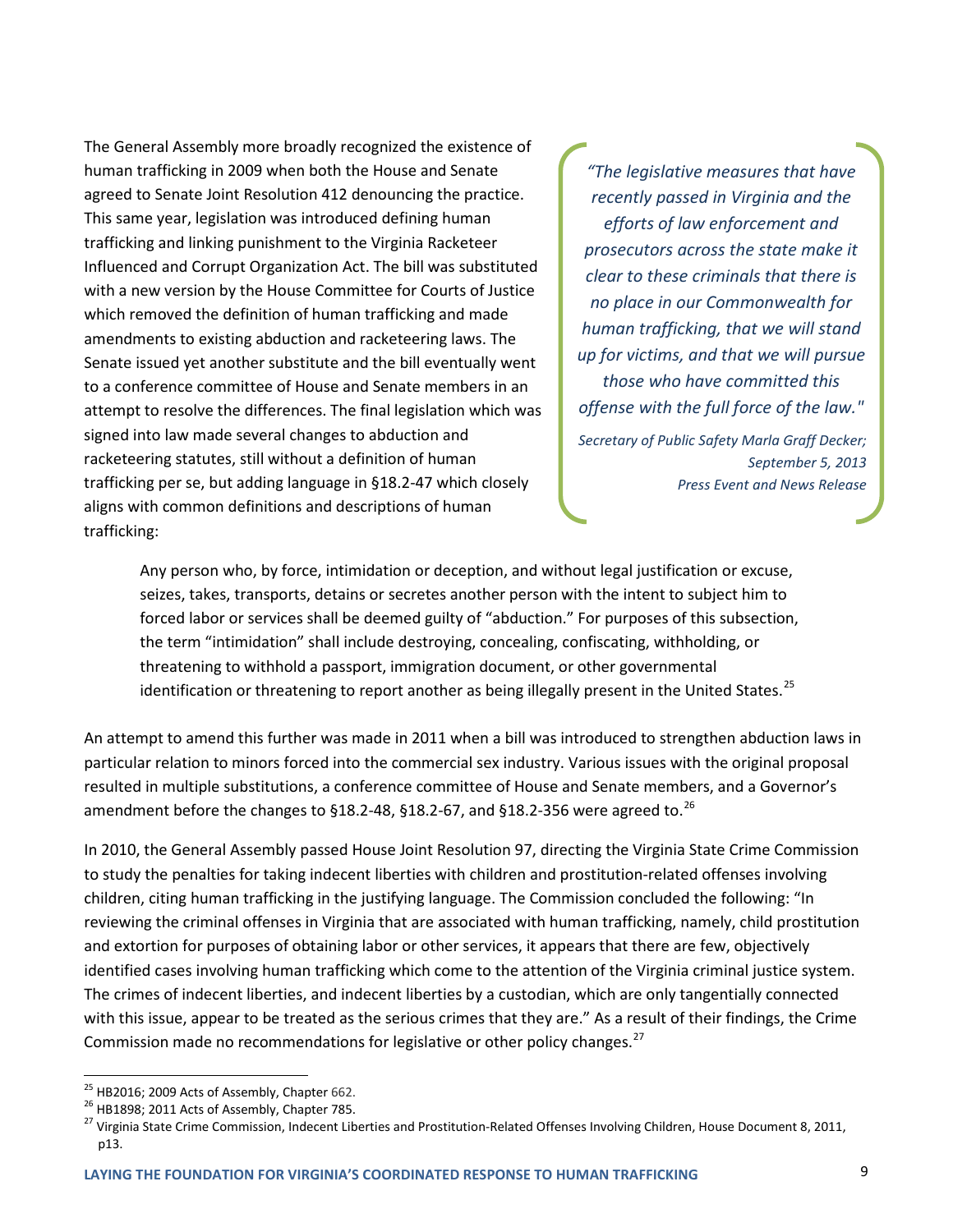The term "human trafficking" was added, without definition, to the *Code of Virginia* during the 2011 legislative session when the duties of the DCJS were expanded to, in conjunction with the Office of the Attorney General (OAG), "advise law-enforcement agencies and attorneys for the Commonwealth regarding the identification, investigation, and prosecution of human trafficking offenses using the common law and existing criminal statutes in the *Code of Virginia*".<sup>[28](#page-12-0)</sup> To address the new mandate, DCJS developed a comprehensive on-line library of information and links on human trafficking with specific pages for law enforcement, prosecutors, and victim service providers. A small workgroup of stakeholders was convened to review the information and proposed site before its launch on July 1, 2011. Considered to be one of the most comprehensive resources available by many, the site logged almost 16,000 page views in it its first two years of operation.

DCJS reached out the OAG to begin the dialogue on possible joint efforts and to identify resources to fund training.<sup>[29](#page-12-1)</sup> Staff from DCJS met frequently with staff from the OAG to help launch a training pilot for teams of law enforcement, prosecutors, and victim service providers. The day-long event was held in August, 2011. Additional trainings have expanded and continued into 2012 and 2013 with law enforcement and prosecutors. Primarily organized by the OAG, DCJS provides assistance.

Also in 2011, the General Assembly passed legislation directing the Virginia Department of Social Services (DSS)

in the Acts of Assembly "to develop a plan for the delivery of services to victims of human trafficking. Such plan shall include provisions for (i) identifying victims of human trafficking in the Commonwealth; (ii) assisting victims of human trafficking with applying for federal and state benefits and services to which they may be entitled; (iii) coordinating the delivery of health, mental health, housing, education, job training, victims' compensation, legal, and other services for victims of human trafficking; (iv) preparing and disseminating educational and training programs and materials to increase awareness of human trafficking and services available to victims of human trafficking among local departments of social services, public and private agencies and

*"Fighting human trafficking in Virginia should be a top priority for all of us. With recent reports of growing gang involvement in sex trafficking, we must multiply our efforts in fighting this terrible crime."* 

*Senator Adam P. Ebbin, 30th District; January 30, 2012 News Release posted on adamebbin.com/content/virginia-leadershighlight-human-trafficking-top-priority-2012*

service providers, and the public; and (v) developing and maintaining community-based services for victims of human trafficking. In developing its plan, the Department shall work together with such other state and federal agencies, public and private entities, and other stakeholders as the Department shall deem appropriate."<sup>[30](#page-12-2)</sup>

<span id="page-12-1"></span><span id="page-12-0"></span><sup>&</sup>lt;sup>28</sup> SB1453; 2011 Acts of Assembly, Chapter 719; §9.1-102.<br><sup>29</sup> As of 2013, no additional funding has accompanied any of the state agency anti-human trafficking mandates. Agencies have utilized

<span id="page-12-2"></span>existing resources and grant funds to accomplish their various tasks.<br><sup>30</sup> HB2190; 2011 Acts of Assembly, Chapter 258. HB2190 resulted in a §1 bill, meaning the directive to DSS does not appear in Title 63.2 of the *Code of Virginia* under the statutes governing DSS.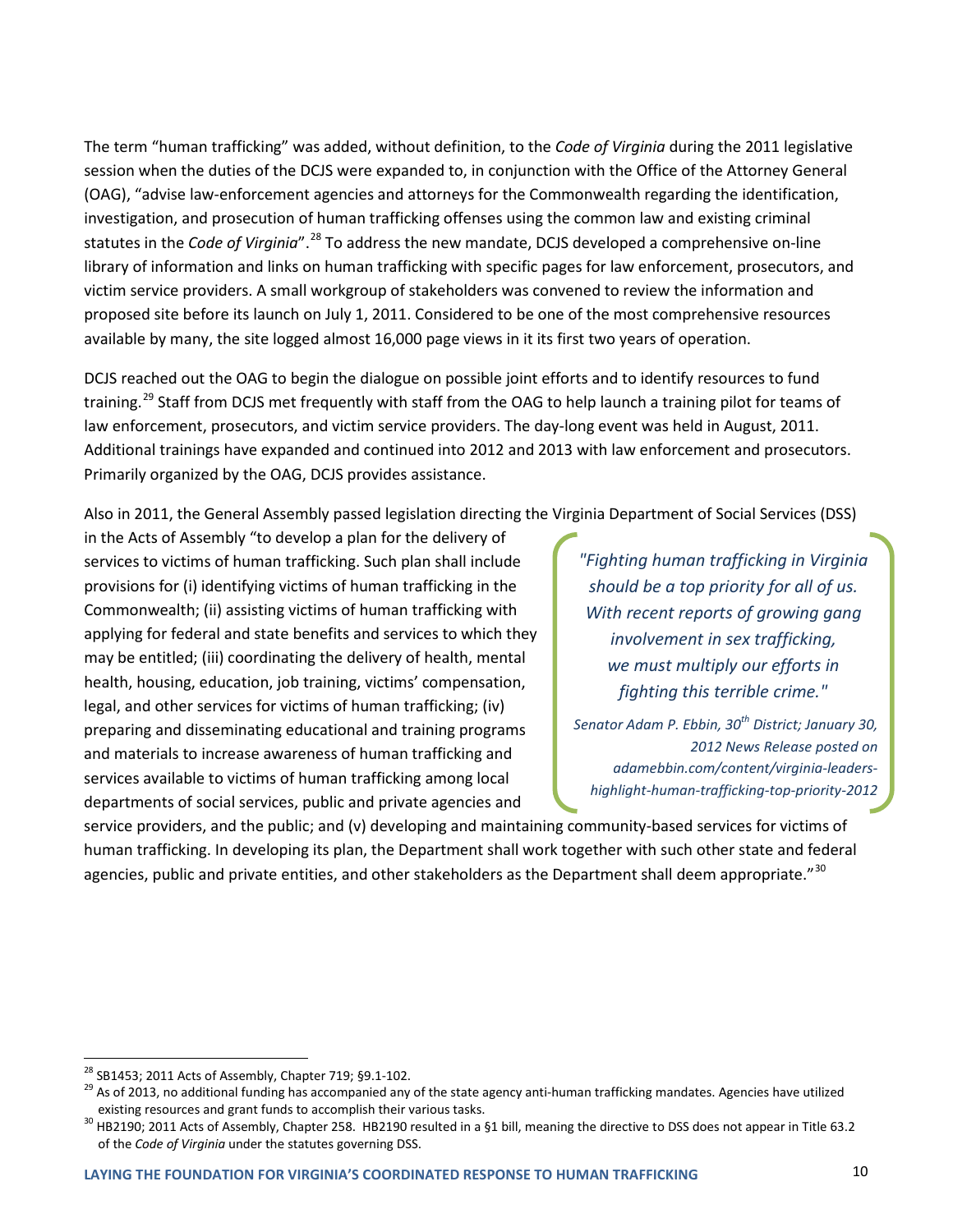The General Assembly expanded the DSS role in 2012 and brought the Department of Education (DOE), via its support of the Board of Education, into the expanding list of state agencies with anti-human trafficking responsibilities with the passage of identical House and Senate bills, adding §22.1-16.5 and §63.2-214.3 to the *Code of Virginia*. The legislation directs the Board of Education, in collaboration with DSS, to provide awareness and training materials for local school division staff on human trafficking, including strategies for the prevention

*"We are fortunate in Virginia to have elected officials who pass laws to protect these victims and seek to bring the healing they so desperately need."* 

*Secretary of the Commonwealth Janet Kelly; September 5, 2013 Press Event and News Release*

of trafficking of children. The legislation further directs DSS, in consultation with experts in the field of human trafficking prevention, to provide the Board of Education resource information and materials for distribution.<sup>[31](#page-13-0)</sup>

In response to the initial legislation in 2011, DSS convened an Advisory Committee and tasked three workgroups with developing recommendations and implementation plans. The three workgroups (victim identification, victim assistance, and outreach and education) met throughout 2011 and 2012 brainstorming issues and potential recommendations for consideration by the Advisory Committee. All workgroups presented final reports to DSS in September 2012 and to the Advisory Committee in December 2012. A final report is anticipated for publication in 2013.

In 2012 and 2013, the General Assembly passed legislation requiring operators of certain specified businesses to post notice of the existence of a human trafficking hotline in an effort to raise awareness and alert potential victims of available assistance.<sup>[32](#page-13-1)</sup> Both bills that passed were modified throughout their respective sessions to clarify posting issues and respond to concerns raised by private business owners. In 2013, SB1292, identical to HB2061 requiring truck stops to post notices, failed to advance from the Senate Committee on Commerce and Labor, largely due to the impact of such legislation on private businesses. By the time HB2061 made its way to the Senate committee, a substitute version which satisfied industry representatives was under consideration and the bill cleared the committee, advancing to its final passage. Under §40.1-11.3 of the *Code of Virginia,* the Virginia Department of Labor and Industry (DOLI) is charged with determining the content of the notice, the size of the notice, the languages it is to be posted in, and make the notice available on its website and other means of publication it deems appropriate. DOLI may impose civil penalties on businesses failing to comply. Businesses are allowed to use notices other than those produced by the Department, provided these notices comply with DOLI guidelines.

Several bills were passed during the 2012 and 2013 General Assembly sessions to enhance law enforcement activities and the prosecution of cases related to human trafficking. In 2012, recognizing the link between gang activity and human trafficking, the General Assembly expanded the definition of "predicate criminal act" in §18.2-46.1 for enhanced penalties for crimes committed by gangs to include taking or detaining any person for the purpose of prostitution and receiving money from earnings of anyone engaged in prostitution.<sup>[33](#page-13-2)</sup> In 2013, legislation was passed expanding §15.1724, allowing law enforcement to go beyond their territorial limits for the

<span id="page-13-1"></span><span id="page-13-0"></span> $\frac{31}{32}$ SB259 and HB1188; 2012 Acts of Assembly, Chapters 317 and 370 respectively.<br> $\frac{32}{3}$ HB1200: 2012 Acts of Assembly, Chapter 630; HB2061; 2013 Acts of Assembly, Chapter 304. Specified businesses include "stript or topless entertaining or entertainment that has employees who are not clad above or below the waste" and truck stops, defined as a facility that is capable of fueling a qualified highway vehicle that bears an IFTA identification marker as those terms are defined elsewhere in the *Code of Virginia.* <sup>33</sup> HB546; 2012 Acts of Assembly, Chapter 364.

<span id="page-13-2"></span>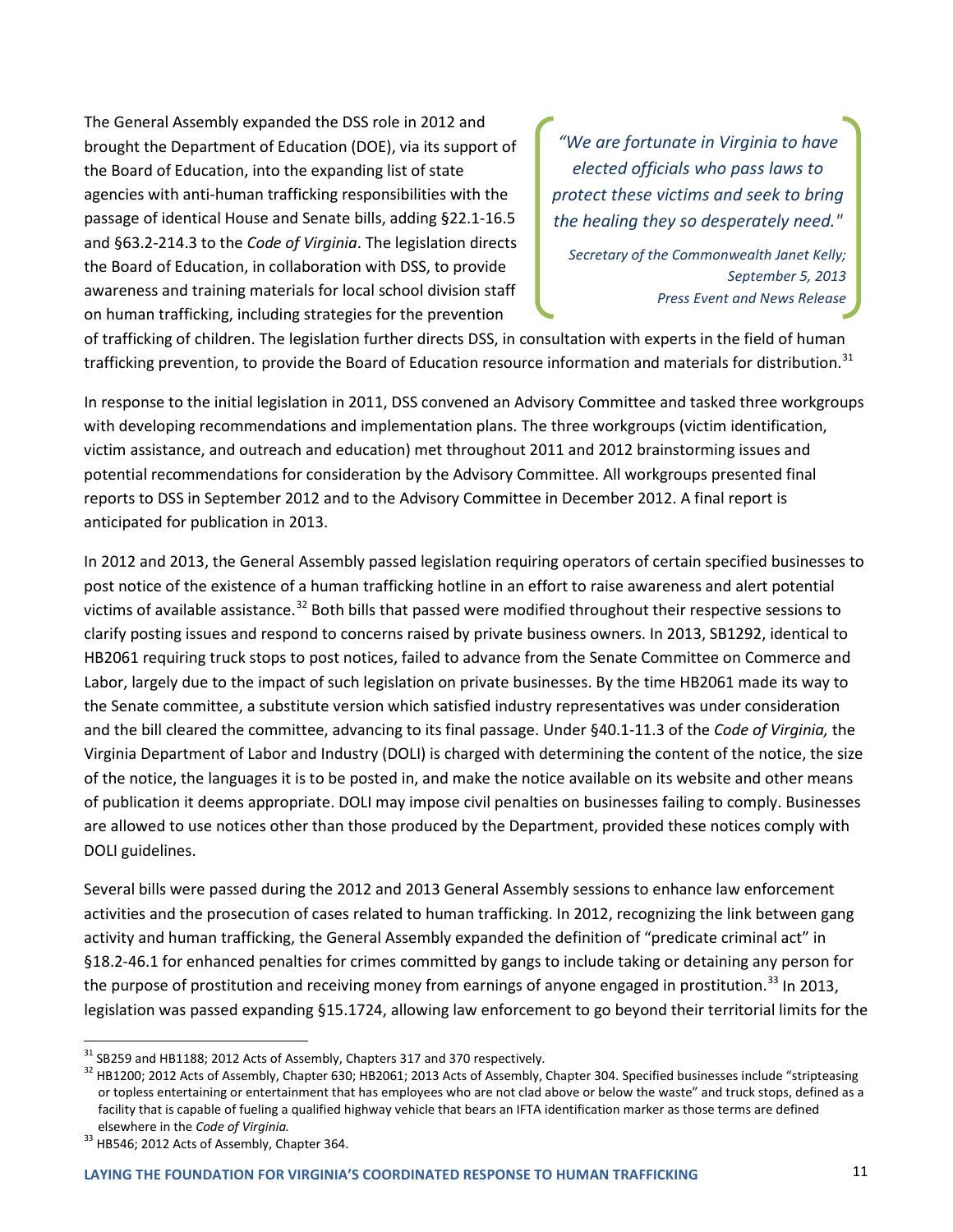enforcement of abduction laws and for multi-jurisdictional grand juries under §19.2-215.1 to investigate offenses involving the receipt of money for procuring a person.<sup>[34](#page-14-0)</sup>

Concerns surrounding the victimization of individuals involved in prostitution by human traffickers led to several bills being introduced in 2013. Two of the bills sought to enhance the penalty under §18.2-346 for soliciting a minor engaged in prostitution from a misdemeanor to a felony. Both bills passed and closely resembled their original form, but not without some back and forth between the Senate and House chambers and discussion among members and those supporting the bills.<sup>[35](#page-14-1)</sup>

Other prostitution-related bills were less successful. Legislative proposals seeking to expunge prostitution convictions, decriminalize prostitution for minors, and establish an affirmative defense to the crime of prostitution when the person arrested or charged was induced to engage in prostitution through the use of force, intimidation, or deception by another were considered problematic for various reasons.<sup>[36](#page-14-2)</sup> A request was made by the House Courts of Justice, Criminal Sub-Committee to the Virginia State Crime Commission for a review of the proposals and issues. The Crime Commission reviewed data and the *Code of Virginia,* and considered various options for policy determination. The Commission recommended no formal policy position at its December 2013 meeting.

<span id="page-14-1"></span><span id="page-14-0"></span> $^{34}$  HB1826; 2013 Acts of Assembly, Chapter 428 and HB1870; 2013 Acts of Assembly, Chapter 83.<br> $^{35}$  HB1606; 2013 Acts of Assembly, Chapter 417 and SB1015; 2013 Acts of Assembly, Chapter 467.<br> $^{36}$  HB1465, HB1541, HB1

<span id="page-14-2"></span>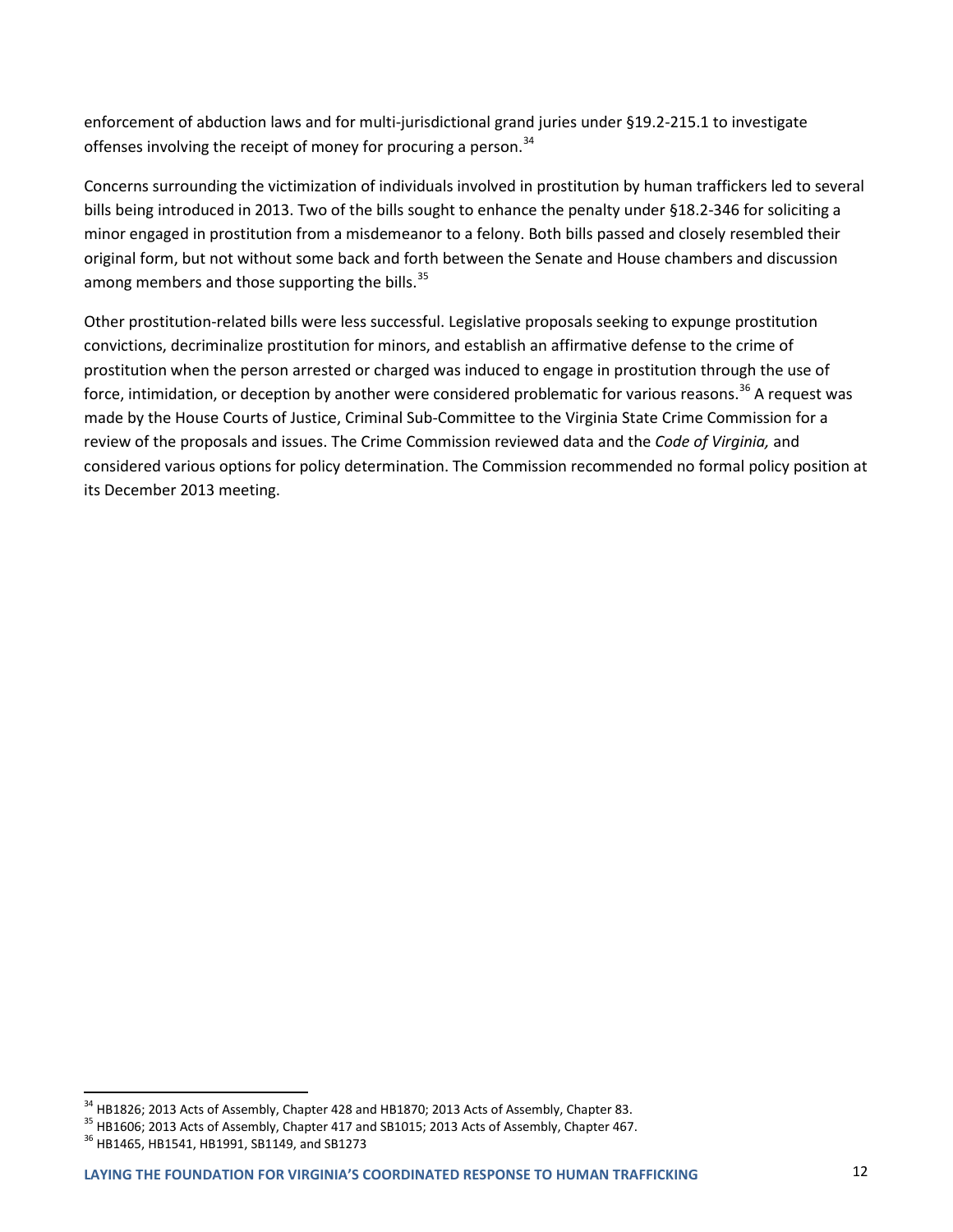### Developing Virginia's Coordinated Plan

Human trafficking is a complicated issue encompassing public safety, social services, education, labor, transportation, and countless private sector industries. It crosses agency and Secretariat lines, and belongs to no single entity. To ensure that Virginia has a strong, deliberate, and unified approach in combatting human trafficking and raising awareness, agencies of the Commonwealth must work together.

Recognizing this, in 2013 Secretary of Public Safety Marla Graff Decker called for the development of a state-level strategic plan for coordinating and strengthening the Commonwealth's response

*"We have worked over the last three years to strengthen Virginia's laws against human trafficking, but there is more to be done to combat this growing crime."*

*Governor Robert F. McDonnell; October 4, 2013, Governor's Summit on Human Trafficking*

to human trafficking. Under Secretary Decker's direction, DCJS convened the Human Trafficking Workgroup to review the various anti-human trafficking activities underway and help shape the development of recommendations and strategies for action. Members of the Workgroup included representatives of the state entities with current statutory responsibilities related to combatting human trafficking and providing services to victims: DCJS, DSS, DOE, DOLI, and the OAG.

Prior to the Workgroup's first meeting, DCJS compiled a working document of recommendations and strategies gleaned from the work previously generated by a number of sources, including: the 2007/2008 Commission on the Prevention of Human Trafficking; the Virginia State Crime Commission; the three workgroups convened by DSS as part of the DSS victim service delivery plan development process; legislative activity; and DCJS reports to the Secretary of Public Safety. Using the working document as a base, the Workgroup met several times to further refine each strategy and add others as determined necessary. The Workgroup also moved forward on two of the strategies identified for immediate implementation: the development of a general definition of human trafficking and a recognizable logo for use by each executive branch agency on websites and published materials.

The recommendations and strategies adopted by the Workgroup were submitted to the Administration for approval and are presented in the next section of this document.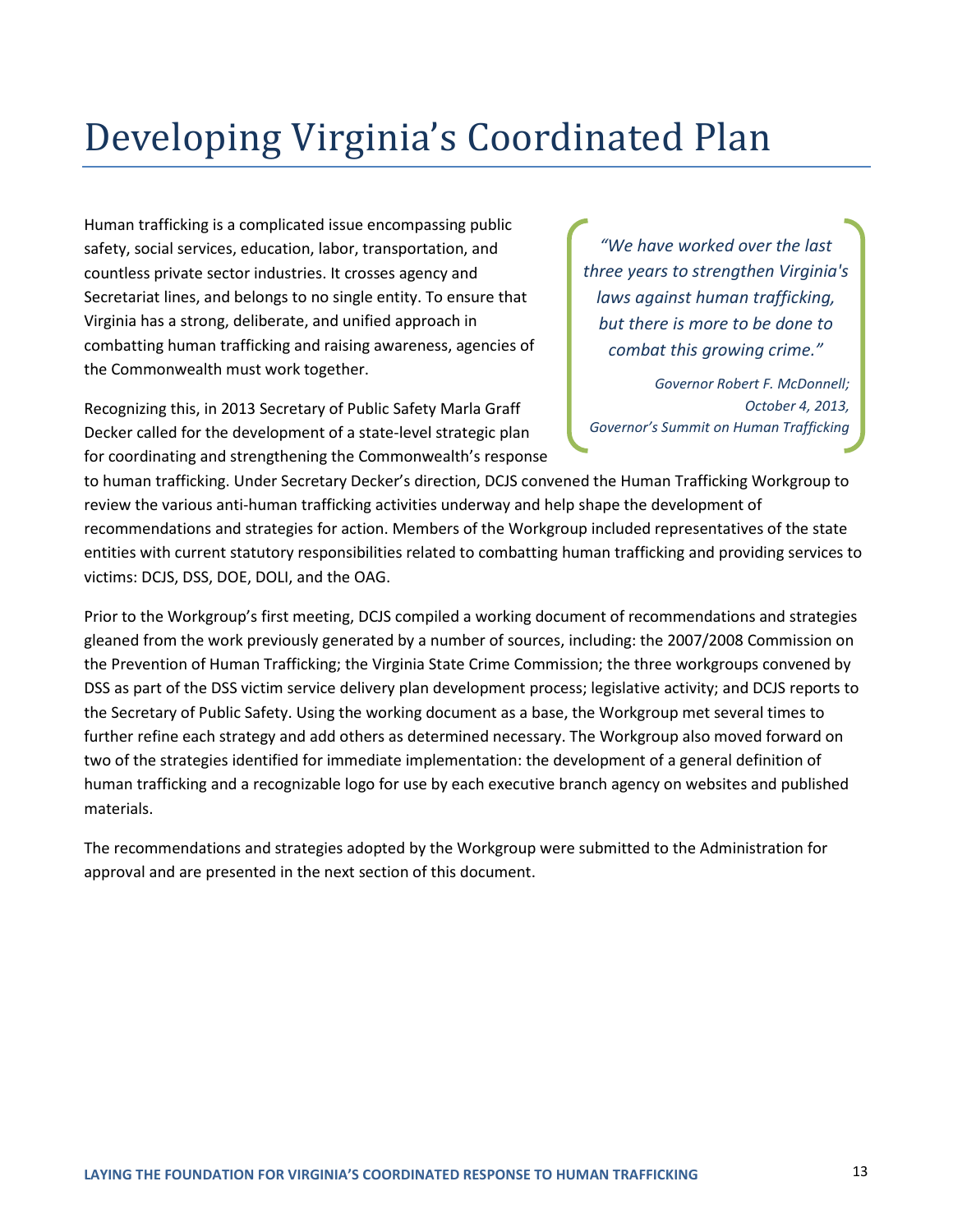### Recommendations & Strategies

The recommendations contained within *Laying the Foundation for Virginia's Coordinated Response to Human Trafficking* fall under five categories. Each recommendation includes initial strategies for action, as well as guidance for implementation.

#### **Category 1: General**

Recommendation 1.1: Coordinate anti-human trafficking activities occurring at the state-level. Recommendation 1.2: Produce statistics on human trafficking in Virginia.

#### **Category 2: Prevention**

Recommendation 2.1: Increase awareness of resources available for runaways and other potential victims.

Recommendation 2.2: Reduce the risk of youth becoming involved in human trafficking by educating them on the subject and dangerous activities that can lead to victimization.

#### **Category 3: Services to Victims of Human Trafficking**

Recommendation 3.1: Increase funding and/or grant opportunities for services for victims of human trafficking. Recommendation 3.2: Ensure that victims of human trafficking receive necessary and appropriate services.

### **Category 4: Policy & Law**

Recommendation 4.1: Ensure that victims of human trafficking are properly identified and provided assistance. Recommendation 4.2: Ensure that victims are treated fairly.

### **Category 5: Awareness & Training**

Recommendation 5.1: Increase awareness of human trafficking throughout Virginia.

Recommendation 5.2: Increase the understanding of human trafficking among select professional groups and equip them to identify, investigate, and prosecute cases.

Recommendation 5.3: Increase the understanding of human trafficking among select professional groups and equip them to identify victims and serve them appropriately.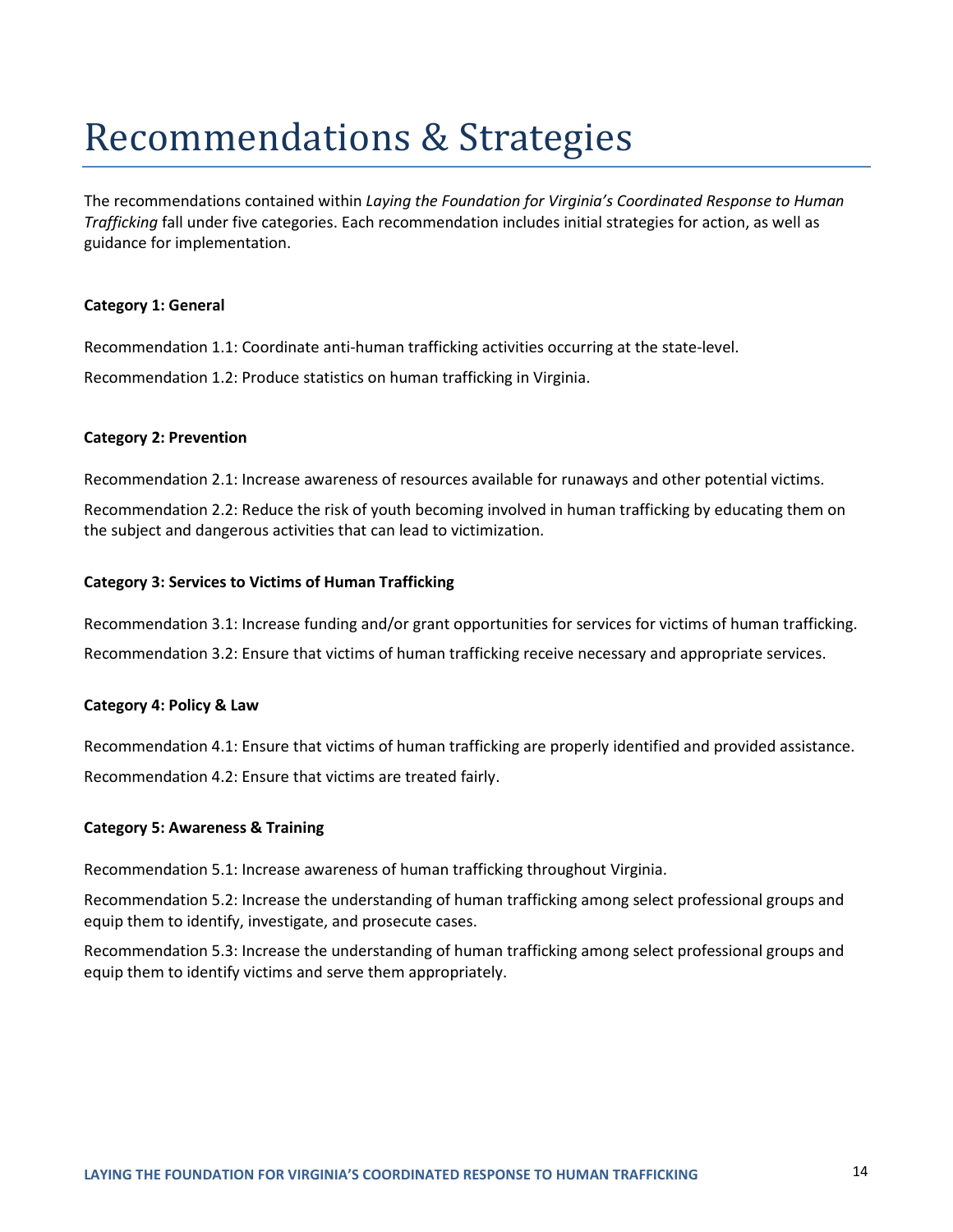### **CATEGORY 1: GENERAL**

| Recommendation 1.1: Coordinate anti-human trafficking activities occurring at the state-level.<br>➤                                                                                                                                                                                                                                                                                                                                                                                                                                                                                                                                                                                                                                                                                                                                                                                                                                                                                                                                                                                                                                                                                                                                                                                                                                                                   |                                                                                                                                                       |
|-----------------------------------------------------------------------------------------------------------------------------------------------------------------------------------------------------------------------------------------------------------------------------------------------------------------------------------------------------------------------------------------------------------------------------------------------------------------------------------------------------------------------------------------------------------------------------------------------------------------------------------------------------------------------------------------------------------------------------------------------------------------------------------------------------------------------------------------------------------------------------------------------------------------------------------------------------------------------------------------------------------------------------------------------------------------------------------------------------------------------------------------------------------------------------------------------------------------------------------------------------------------------------------------------------------------------------------------------------------------------|-------------------------------------------------------------------------------------------------------------------------------------------------------|
| Strategy 1.1-1:<br>Broaden the availability of information and materials related to human<br>trafficking and anti-trafficking efforts for constituents via specific Virginia<br>agency websites.<br>Specific state agencies will include information on human trafficking and<br>materials, and/or links to materials and resources relevant to the specific<br>agency's constituents. Pages should also link to the other state agencies with<br>web pages on the topic and include any common logo or definition. Agencies<br>include: Dept. of Criminal Justice Services; Dept. of Education; Dept. of Social<br>Services; Virginia State Police; Dept. of Health; Dept. of Health Professions;<br>Dept. of Agriculture and Consumer Services; Dept. of Alcohol Beverage Control;<br>Dept. of Labor and Industry; Dept. of Professional and Occupational Regulation;<br>Dept. of Transportation. Other agencies, including the Office of the Attorney<br>General, may also include links/information.                                                                                                                                                                                                                                                                                                                                                              | - Immediate<br>implementation<br>- Governor's Directive to<br>specific state agencies<br>- No added fiscal impact                                     |
| Strategy 1.1-2:<br>Adopt a common logo to be used by all state agencies on agency web pages<br>and published materials related to human trafficking and anti-human<br>trafficking efforts.<br>This will provide a visible tag to make materials readily identifiable with<br>Virginia's anti-human trafficking efforts. The use of this across agencies<br>indicates a coordinated and state-wide approach.                                                                                                                                                                                                                                                                                                                                                                                                                                                                                                                                                                                                                                                                                                                                                                                                                                                                                                                                                           | - Immediate<br>implementation<br>- Governor's<br>announcement at 2013<br>Governor's Summit on<br><b>Human Trafficking</b><br>- No added fiscal impact |
| Strategy 1.1-3:<br>Adopt a common general definition/description of human trafficking to be<br>used by all state agencies in published materials (including web pages) and<br>trainings as related to human trafficking and anti-human trafficking efforts. A<br>more specific definition will be used as appropriate by state agencies for<br>grant applications, trainings, and other efforts demanding an expanded<br>definition. [Said definition(s) will be modified to comply with changes to<br>state and/or federal law as needed.]<br>A coordinated approach should be rooted in a common definition/description.<br>As a definition/description is not stated in Virginia Code, one should be adopted<br>that is used by all agencies/entities. Even slight variations that may be posted<br>by agencies signal a lack of coordination and lack of agreement on the issue.<br>Though agencies/entities may add information explaining the issue, there<br>should be a base definition/description.<br>Common general definition: Human trafficking is when people profit from the<br>control and exploitation of others. There are two types of human trafficking:<br>sex trafficking and labor trafficking. It occurs within and across U.S. borders,<br>victimizing both U.S. citizens and non-citizens, both children and adults, both<br>men and women. | - Immediate<br>implementation<br>- Governor's<br>announcement<br>- No added fiscal impact                                                             |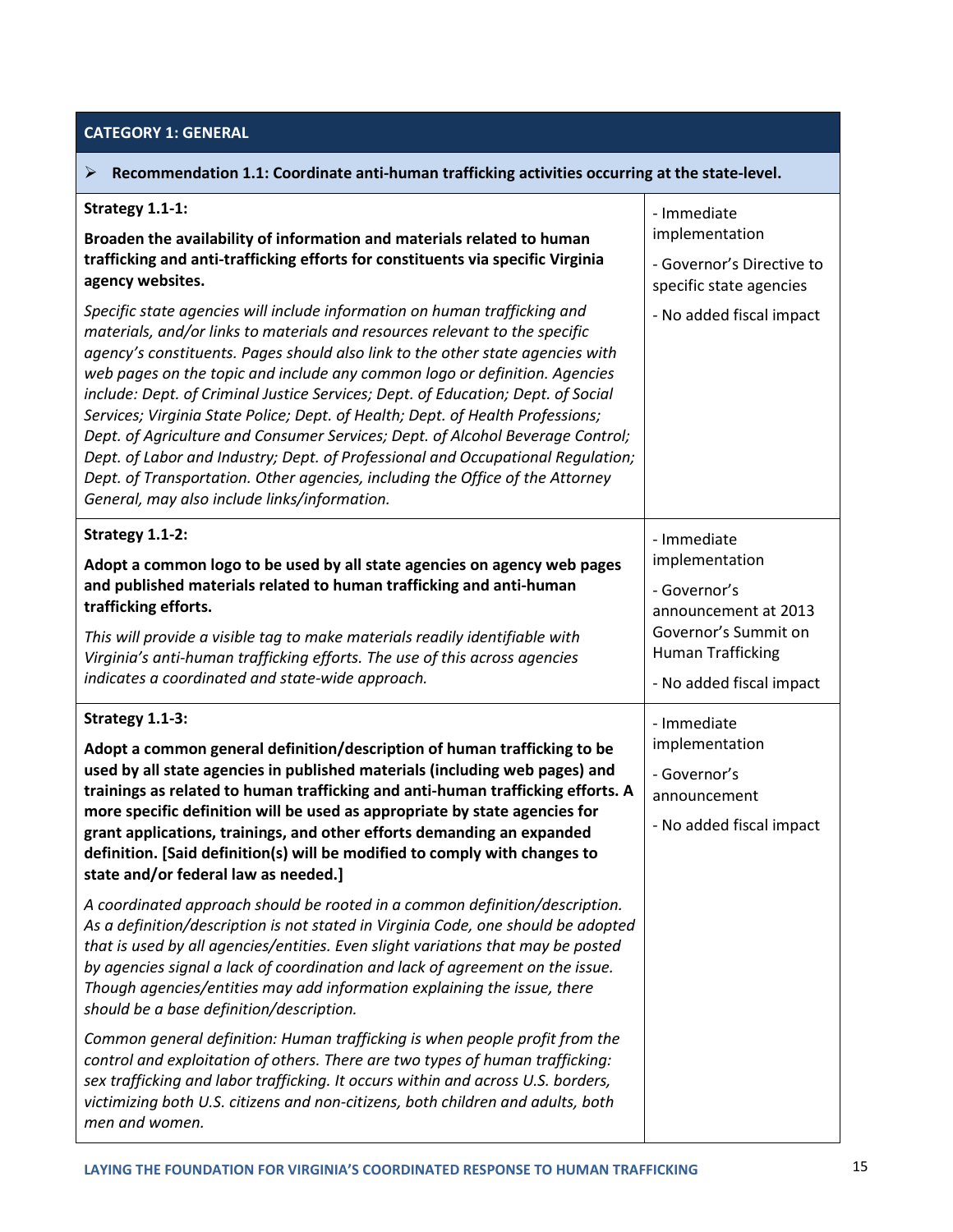| Specific definition: in development; will incorporate elements as needed to<br>potentially comply with federal law.                                                                                                                                                                                                                                                                                                                                                                                                                                                                                                                                                                                                                                                                                                                                                                                                                                                                                                                                                                                                                                                                                                          |                                                                                                                                                     |
|------------------------------------------------------------------------------------------------------------------------------------------------------------------------------------------------------------------------------------------------------------------------------------------------------------------------------------------------------------------------------------------------------------------------------------------------------------------------------------------------------------------------------------------------------------------------------------------------------------------------------------------------------------------------------------------------------------------------------------------------------------------------------------------------------------------------------------------------------------------------------------------------------------------------------------------------------------------------------------------------------------------------------------------------------------------------------------------------------------------------------------------------------------------------------------------------------------------------------|-----------------------------------------------------------------------------------------------------------------------------------------------------|
| Strategy 1.1-4:<br>Establish the Virginia Anti-Human Trafficking Coordinating Committee, under<br>multiple Secretariats, to coordinate state-level anti-human trafficking efforts.<br>The Virginia Anti-Human Trafficking Coordinating Committee will meet on an<br>ongoing basis to share information, provide updates on anti-human trafficking<br>efforts, and work on joint projects aimed at combating and responding to<br>human trafficking in Virginia (including short and long-term strategies<br>identified by this plan). Members will include designated points of contact from<br>specified state agencies. Sub-committees may be used and other state or<br>federal agencies, or non-governmental organizations, may be included as<br>needed for specific discussions. Specified state agencies include: the<br>Departments of Criminal Justice Services, State Police, Education, Social<br>Services, Health, Health Professions, Agriculture and Consumer Services,<br>Alcohol Beverage Control, Labor and Industry, Professional and Occupational<br>Regulation, Transportation, Virginia Employment Commission, Behavioral<br>Health and Developmental Services, and the Office of the Attorney General. | - Immediate<br>implementation<br>- Governor's Directive<br>and/or Appropriations<br>Act language<br>- No added fiscal impact                        |
| Strategy 1.1-5:<br>Designate at least one person in specific state agencies to serve as the<br>primary point of contact on matters related to human trafficking and to<br>participate on the Virginia Anti-Human Trafficking Coordinating Committee.<br>Agencies include: the Departments of Criminal Justice Services, State Police,<br>Education, Social Services, Health, Health Professions, Agriculture and<br>Consumer Services, Alcohol Beverage Control, Labor and Industry, Professional<br>and Occupational Regulation, Transportation, Virginia Employment<br>Commission, Behavioral Health and Developmental Services, and the Office of<br>the Attorney General.                                                                                                                                                                                                                                                                                                                                                                                                                                                                                                                                                | - Immediate<br>implementation<br>- Governor's Directive<br>and other based on<br>determination in strategy<br>$1.1 - 4$<br>- No added fiscal impact |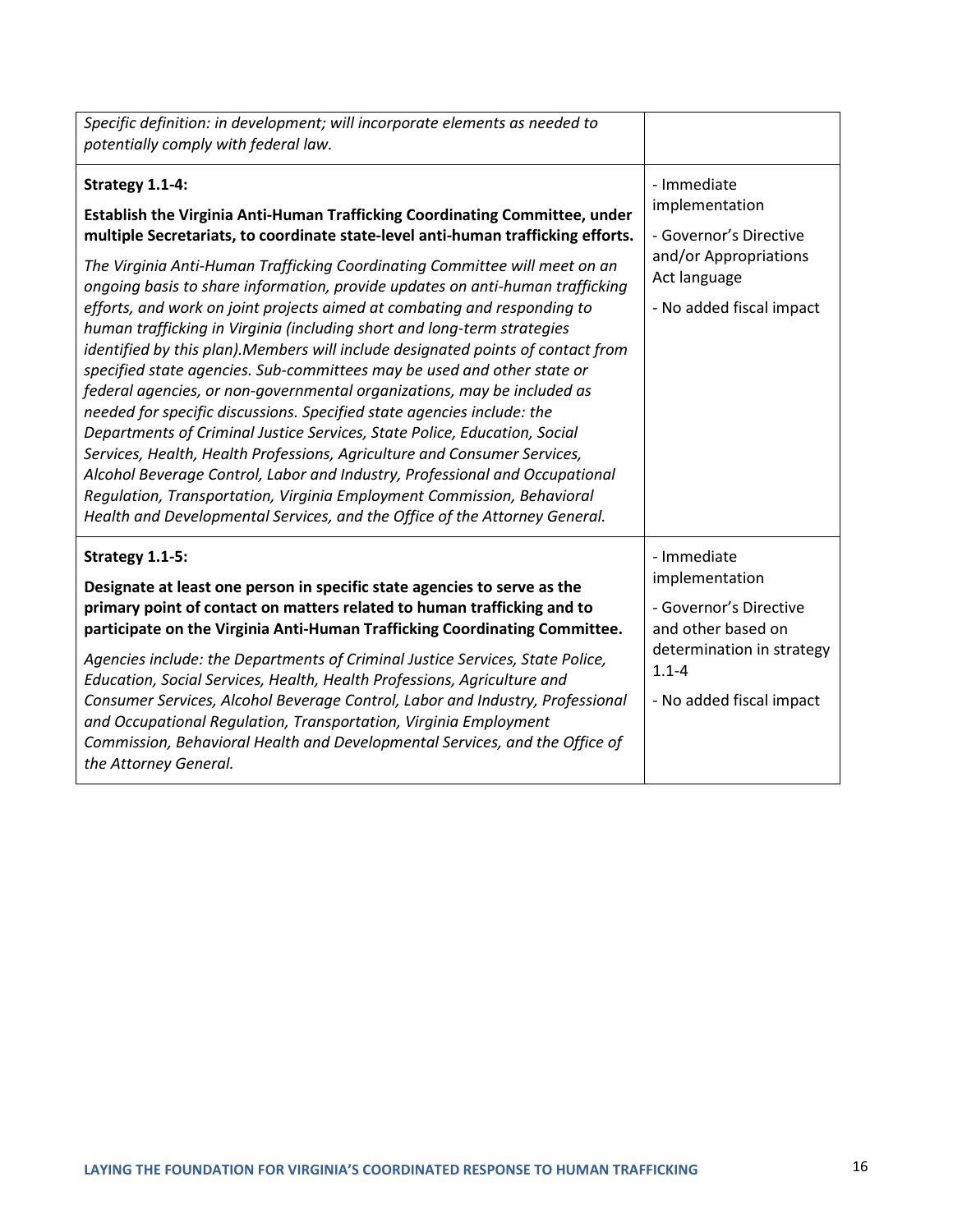| Recommendation 1.2: Produce statistics on human trafficking in Virginia.<br>➤                                                                                                                                                                                                                                                                                                                                                                                                                                                                                                                                  |                                                                                                                                                                                                                                                  |
|----------------------------------------------------------------------------------------------------------------------------------------------------------------------------------------------------------------------------------------------------------------------------------------------------------------------------------------------------------------------------------------------------------------------------------------------------------------------------------------------------------------------------------------------------------------------------------------------------------------|--------------------------------------------------------------------------------------------------------------------------------------------------------------------------------------------------------------------------------------------------|
| Strategy 1.2-1:<br>Convene a committee of state agencies (DCJS, OAG), state and local police,<br>prosecutors, and law makers and identify a process, and any related fiscal<br>impact, for collecting data on the number and types of human trafficking-<br>related investigations and prosecutions in Virginia (Federal prosecutors may<br>also be included). Priority should be given to options that can be used<br>without significant and on-going financial commitments. Recommendations<br>and possible longer-term implementation strategies are to be presented to<br>the Secretary of Public Safety. | - Short term<br>implementation (1-4 yrs)<br>- No legislation needed<br>for this specific strategy;<br>use Coordinating<br>Committee to initiate<br>and identify lead agency;<br>some possible fiscal<br>impact if additional<br>resources needed |
| Strategy 1.2-2:<br>Explore options for documenting the number of identified human trafficking<br>victims statewide, such as using the national human trafficking hotline,<br>reporting by law enforcement, reporting by victim services providers, and/or<br>using or modifying the existing Virginia Sexual and Domestic Violence Action<br>Alliance VAdata system. Recommendations and possible longer-term<br>implementation strategies are to be presented to the Secretary of Public<br>Safety and the Secretary of Health and Human Services.                                                            | - Short term<br>implementation (1-4 yrs)<br>- No legislation needed<br>for this specific strategy;<br>use Coordinating<br>Committee to initiate<br>and identify lead agency;<br>some possible fiscal<br>impact if additional<br>resources needed |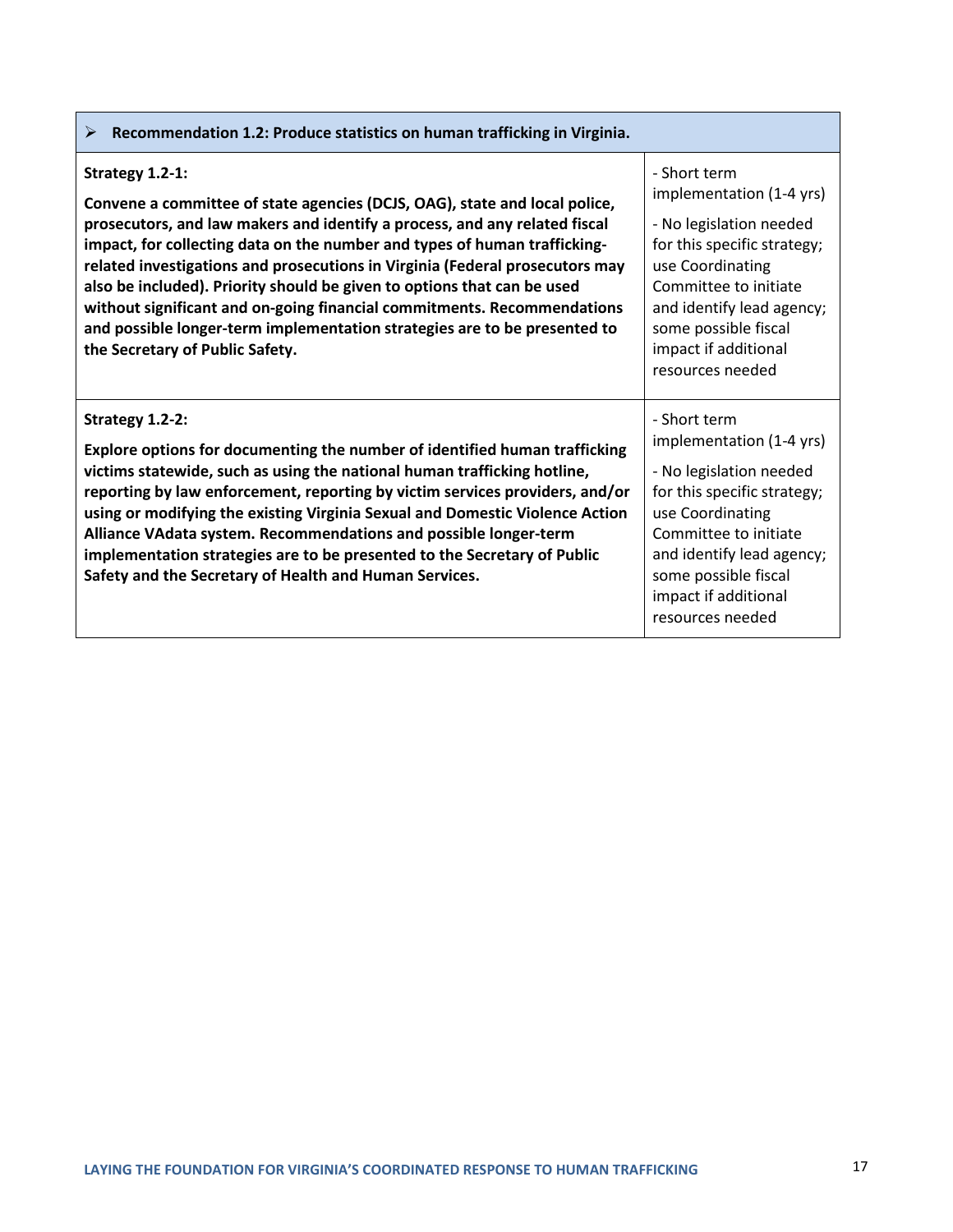**CATEGORY 2: PREVENTION**

 **Recommendation 2.1: Increase awareness of resources available for runaways and other potential victims. Strategy 2.1-1: Post notices regarding the National Runaway Safeline in state parks, staterun highway rest areas and visitor centers, and DMV offices.** *Posters are available at no cost from the National Runaway Safeline, which is a federally-supported national training and technical assistance center. If available, obtain posters in multiple languages.* - Immediate implementation - Governor's Directive to specific state agencies - No added fiscal impact **Strategy 2.1-2: Post notices regarding the National Human Trafficking Hotline in state parks, state-run highway rest areas and visitor centers, VEC offices, and DMV offices.** *Posters are available at no cost from the National Human Trafficking Resource Center, which is a federally-supported national training and technical assistance center. If available, obtain posters in multiple languages.* - Immediate implementation - Governor's Directive to specific state agencies - No added fiscal impact **Strategy 2.1-3: Examine areas of public access in state agencies to determine whether posting notices regarding the National Runaway Safeline and/or the National Human Trafficking Hotline would provide useful information to their subject public; and if so, post such notices.** *Posters are available at no cost from the National Runaway Safeline and the National Human Trafficking Resource Center, which are federally-supported national training and technical assistance centers. If available, obtain posters in multiple languages.* - Immediate implementation - Governor's Directive to all agencies - No added fiscal impact **Strategy 2.1-4: Provide information/links to the National Runaway Safeline, the National Human Trafficking Hotline, and related free resources to relevant constituent groups as part of anti-human trafficking awareness and training efforts by state agencies.** *Posters are available at no cost from the National Runaway Safeline and the National Human Trafficking Resource Center, which are federally-supported national training and technical assistance centers. If available, obtain posters in multiple languages. Primary Targets: a. Schools (k-12) b. Local park/recreation facilities [may need distribution source] c. Local social service offices d. Local health department offices e. Local libraries [may need distribution source] f. Post secondary education facilities/campuses* - Short term implementation (1-4 yrs) - The Virginia Coordinating Committee will determine implementation strategies and recommend lead agencies. - No added fiscal impact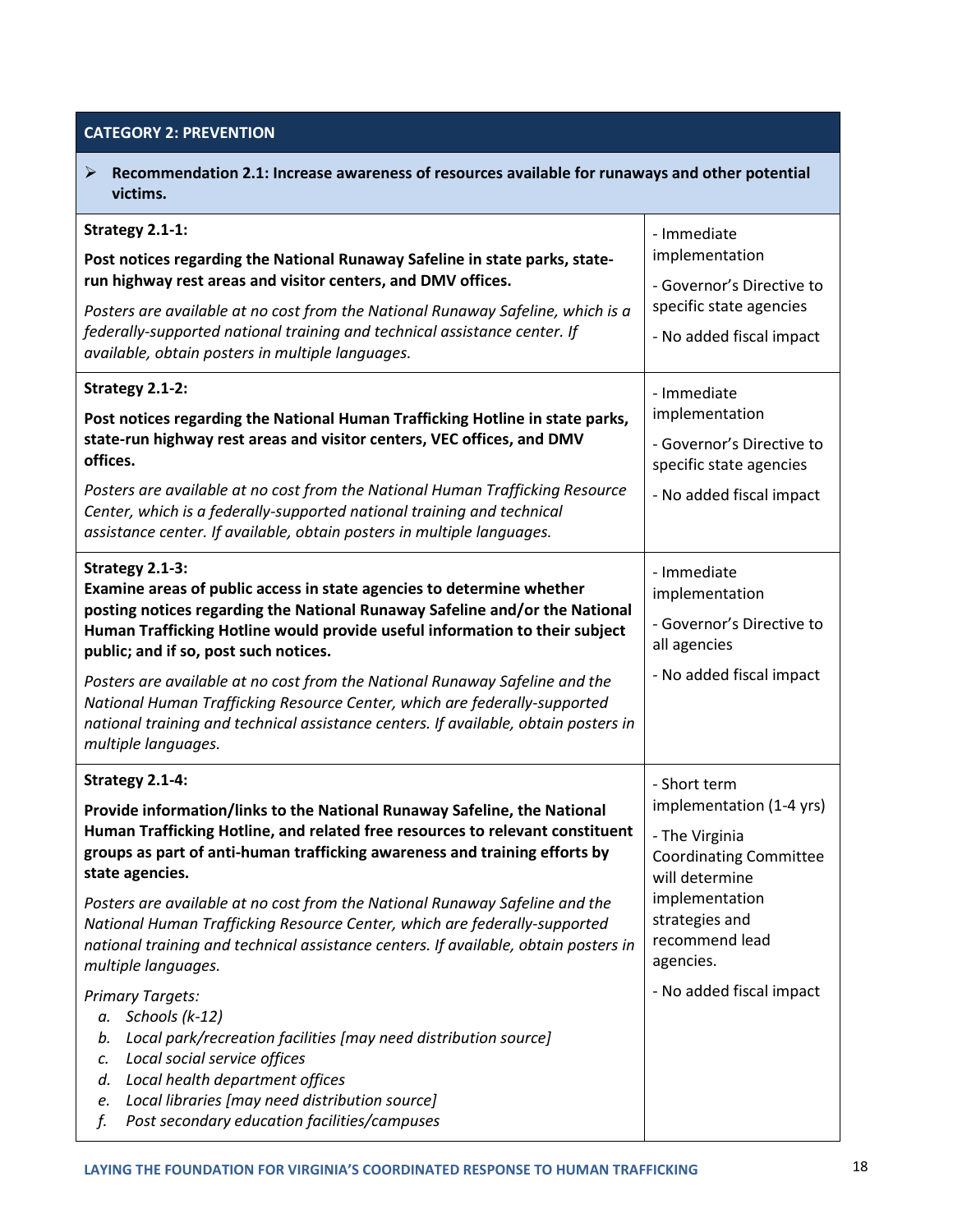| Strategy 2.1-5:<br>Develop and implement a plan to distribute information/links to the National<br>Runaway Safeline and the National Human Trafficking Hotline to non-<br>governmental entities such as RV parks/campgrounds, malls, movie theaters,<br>public transit sites/stops, and other sites that may be frequented by youth.<br>Include any fiscal impact if so identified.<br>Posters are available at no cost from the National Runaway Safeline and the<br>National Human Trafficking Resource Center, which are federally-supported<br>national training and technical assistance centers. If available, obtain posters in<br>multiple languages.<br>Recommendation 2.2: Reduce the risk of youth becoming involved in human trafficking by educating<br>➤ | - Short term<br>implementation (1-4 yrs)<br>- The Virginia<br><b>Coordinating Committee</b><br>will determine<br>implementation<br>strategies and<br>recommend lead<br>agencies.<br>- No added fiscal impact |
|------------------------------------------------------------------------------------------------------------------------------------------------------------------------------------------------------------------------------------------------------------------------------------------------------------------------------------------------------------------------------------------------------------------------------------------------------------------------------------------------------------------------------------------------------------------------------------------------------------------------------------------------------------------------------------------------------------------------------------------------------------------------|--------------------------------------------------------------------------------------------------------------------------------------------------------------------------------------------------------------|
| them on the subject and dangerous activities that can lead to victimization.<br>Strategy 2.2-1:                                                                                                                                                                                                                                                                                                                                                                                                                                                                                                                                                                                                                                                                        | - In progress                                                                                                                                                                                                |
| Provide information and materials for local school divisions to use in anti-<br>human trafficking awareness and prevention efforts.<br>Information and materials can include: general information/awareness<br>presentation; resources (including posters with the Human Trafficking Hotline<br>and those for the National Runaway Safeline); curriculums; other information<br>or links. Information should include materials appropriate for staff, as well as<br>materials that can be used with students. Include presentations on human<br>trafficking at state sponsored training and conference events, and, if possible,<br>industry-sponsored events held in Virginia.                                                                                        | - No legislative action<br>needed; legislation<br>passed in 2012 directing<br>DOE/DSS to do<br>- No added fiscal impact<br>on initial work; may incur<br>for future related efforts                          |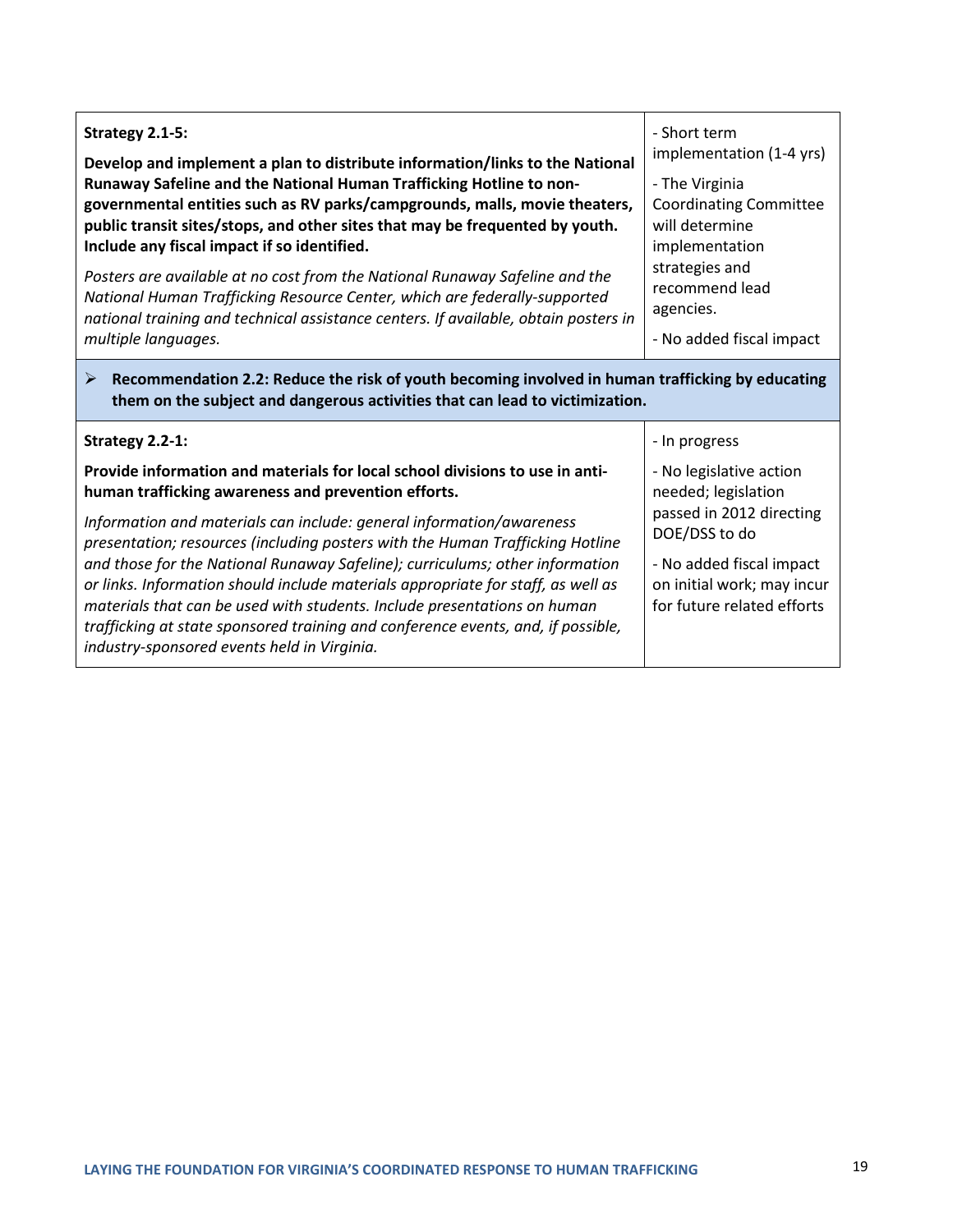| <b>CATEGORY 3: SERVICES TO VICTIMS OF HUMAN TRAFFICKING</b>                                                                                                                                                                                                                                                                                                                                                                                                                                                                        |                                                                                                                                                                                                                                                            |
|------------------------------------------------------------------------------------------------------------------------------------------------------------------------------------------------------------------------------------------------------------------------------------------------------------------------------------------------------------------------------------------------------------------------------------------------------------------------------------------------------------------------------------|------------------------------------------------------------------------------------------------------------------------------------------------------------------------------------------------------------------------------------------------------------|
| Recommendation 3.1: Increase funding and/or grant opportunities for services for victims of human<br>➤<br>trafficking.                                                                                                                                                                                                                                                                                                                                                                                                             |                                                                                                                                                                                                                                                            |
| Strategy 3.1-1:<br>Review existing funding programs for barriers that may prohibit human<br>trafficking victims from accessing services and address any barriers<br>identified; determine which services, specific to human trafficking victims,<br>can be modified and/or implemented with existing resources and policies;<br>make changes. The following areas shall be reviewed: a) emergency and<br>transitional housing; b) mental health and substance abuse; c) victim<br>advocacy/services; d) transportation assistance. | - Immediate<br>implementation<br>- Governor's Directive to<br>specific state agencies<br>- No fiscal impact                                                                                                                                                |
| Recommendation 3.2: Ensure that victims of human trafficking receive necessary and appropriate<br>≻<br>services.                                                                                                                                                                                                                                                                                                                                                                                                                   |                                                                                                                                                                                                                                                            |
| Strategy 3.2-1:<br>Develop and disseminate a resource guide of the rights, benefits, and<br>services available for foreign and domestic trafficking victims.                                                                                                                                                                                                                                                                                                                                                                       | - In progress<br>- No action needed; OAG<br>has a grant to do this;<br>DCJS/DSS to assist in<br>dissemination<br>- No general fund fiscal<br>impact                                                                                                        |
| Strategy 3.2-2:<br>Speed approval of victim compensation funds to pay for medical and mental<br>health care and extend this care beyond 8-10 months.                                                                                                                                                                                                                                                                                                                                                                               | - Short term<br>implementation (1-4 yrs)<br>- The Virginia<br><b>Coordinating Committee</b><br>will determine<br>implementation<br>strategies and<br>recommend lead<br>agencies; legislation may<br>be necessary<br>- Fiscal impact will be on<br>the fund |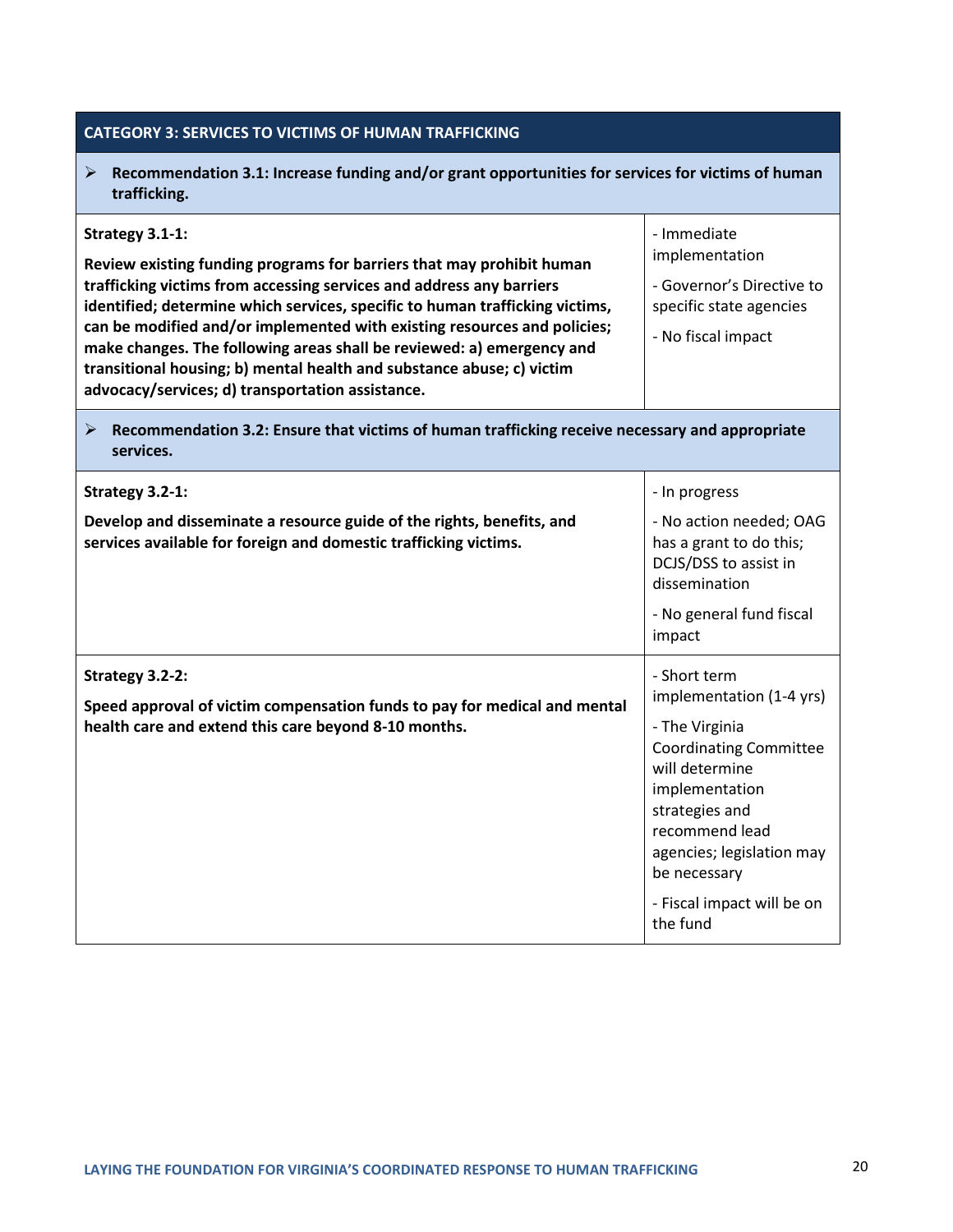| Strategy 3.2-3:<br>Request the Homeless Outcomes Coordinating Council to work with local<br>homeless service providers and homeless coalitions to incorporate strategies<br>to provide emergency and transitional housing services for adult victims of<br>human trafficking into their planning documents.<br>Should the Council not continue, work with the providers and coalitions directly. | - Short term<br>implementation (1-4 yrs)<br>- The Virginia Coordinating<br>Committee will determine<br>implementation strategies<br>and recommend lead<br>agencies<br>- No added fiscal impact |
|--------------------------------------------------------------------------------------------------------------------------------------------------------------------------------------------------------------------------------------------------------------------------------------------------------------------------------------------------------------------------------------------------|------------------------------------------------------------------------------------------------------------------------------------------------------------------------------------------------|
| Strategy 3.2-4:<br>Convene representatives of various adult victim services providers to identify<br>service gaps, duplications, barriers, and service coordination strategies.<br>This may be able to be incorporated into the Action Alliance-led State & Local<br><b>Partner Regional Meetings</b>                                                                                            | - Short term<br>implementation (1-4 yrs)<br>- The Virginia Coordinating<br>Committee will determine<br>implementation strategies<br>and recommend lead<br>agencies<br>- No added fiscal impact |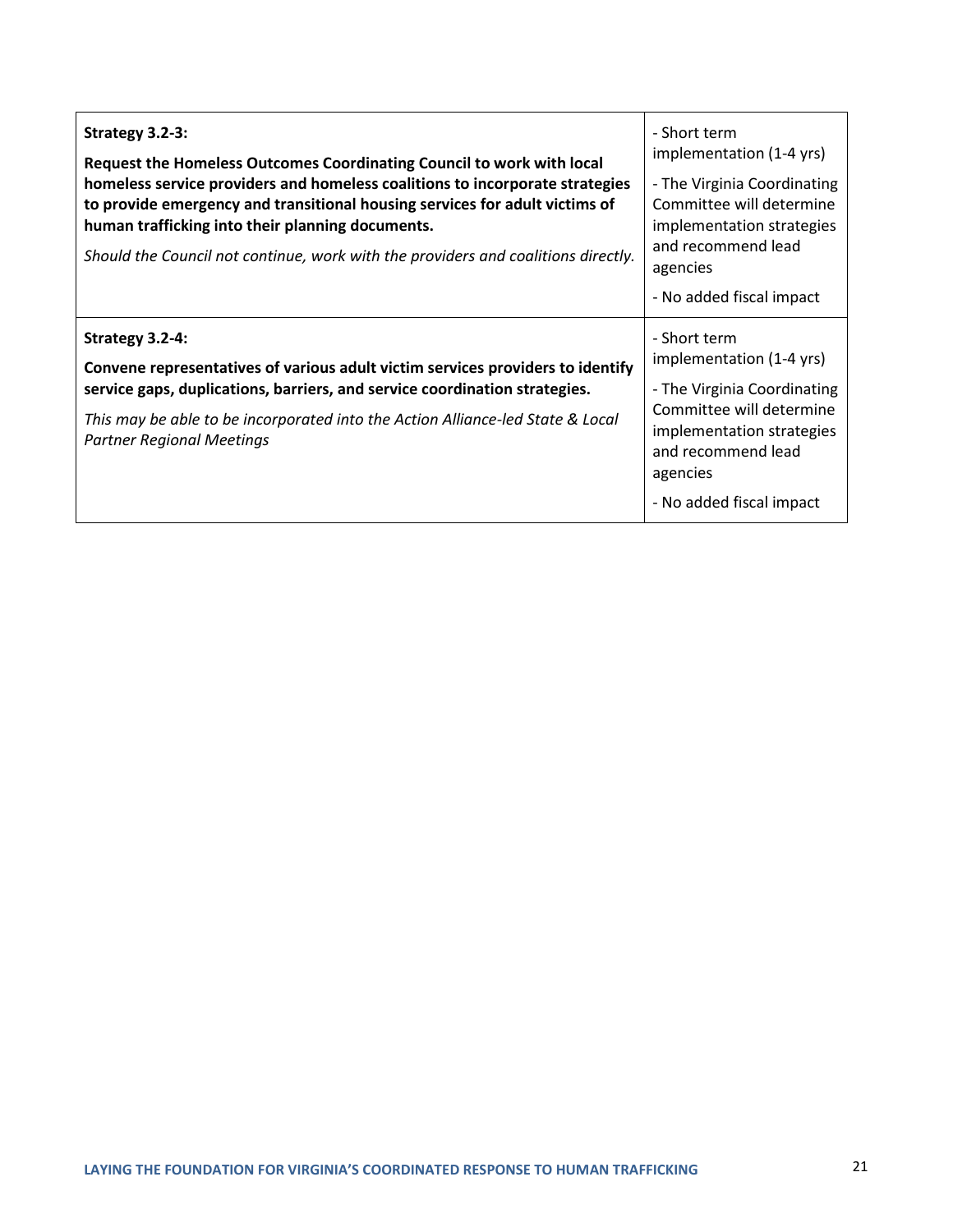### **CATEGORY 4: POLICY & LAW**

| Recommendation 4.1: Ensure that victims of human trafficking are properly identified and provided<br>➤<br>assistance.                                                                                                                                                                                                                                                                                                                                                                                                                                                                                                                                                                                      |                                                                                                                                                                                                                                                                                                                                                  |  |
|------------------------------------------------------------------------------------------------------------------------------------------------------------------------------------------------------------------------------------------------------------------------------------------------------------------------------------------------------------------------------------------------------------------------------------------------------------------------------------------------------------------------------------------------------------------------------------------------------------------------------------------------------------------------------------------------------------|--------------------------------------------------------------------------------------------------------------------------------------------------------------------------------------------------------------------------------------------------------------------------------------------------------------------------------------------------|--|
| Strategy 4.1-1:<br>Examine, and modify as needed, policies and procedures, model policies, and<br>program guidance documents, for identifying and assisting victims of human<br>trafficking, staff training, and planning.<br><b>Primary Targets:</b><br>Department of Juvenile Justice<br>а.<br>Virginia State Police<br>b.<br><b>Department of Criminal Justice Services</b><br>c.<br>Virginia Employment Commission<br>d.<br><b>Department of Corrections</b><br>e.<br><b>Department of Social Services</b><br>f.<br>Department of Behavioral Health and Developmental Services<br>q.                                                                                                                   | - Short term<br>implementation (1-4 yrs)<br>- The Virginia<br><b>Coordinating Committee</b><br>will determine<br>implementation<br>strategies and<br>recommend lead<br>agencies<br>- No added fiscal impact<br>(though individual<br>agencies may have some<br>impact depending on the<br>extent to which their<br>efforts require<br>modifying) |  |
| Strategy 4.1-2:<br>Encourage specific constituent groups to examine, and modify as needed,<br>policies and procedures for identifying and assisting victims of human<br>trafficking, staff training, and planning; encourage local agencies to do the<br>same. Provide technical assistance as resources permit.<br><b>Primary Target Constituent Groups:</b><br>a. Local police departments<br>Local detention centers<br>b.<br>Local jails<br>c.<br>Local pretrial/community corrections<br>d.<br>Local victim/witness programs<br>e.<br>Local domestic violence programs/shelters & sexual assault crisis centers<br>f.<br>Local social service offices<br>g.<br><b>Community Services Boards</b><br>h. | - Short term<br>implementation (1-4 yrs)<br>- The Virginia<br><b>Coordinating Committee</b><br>will determine<br>implementation<br>strategies and<br>recommend lead<br>agencies<br>- No added fiscal impact                                                                                                                                      |  |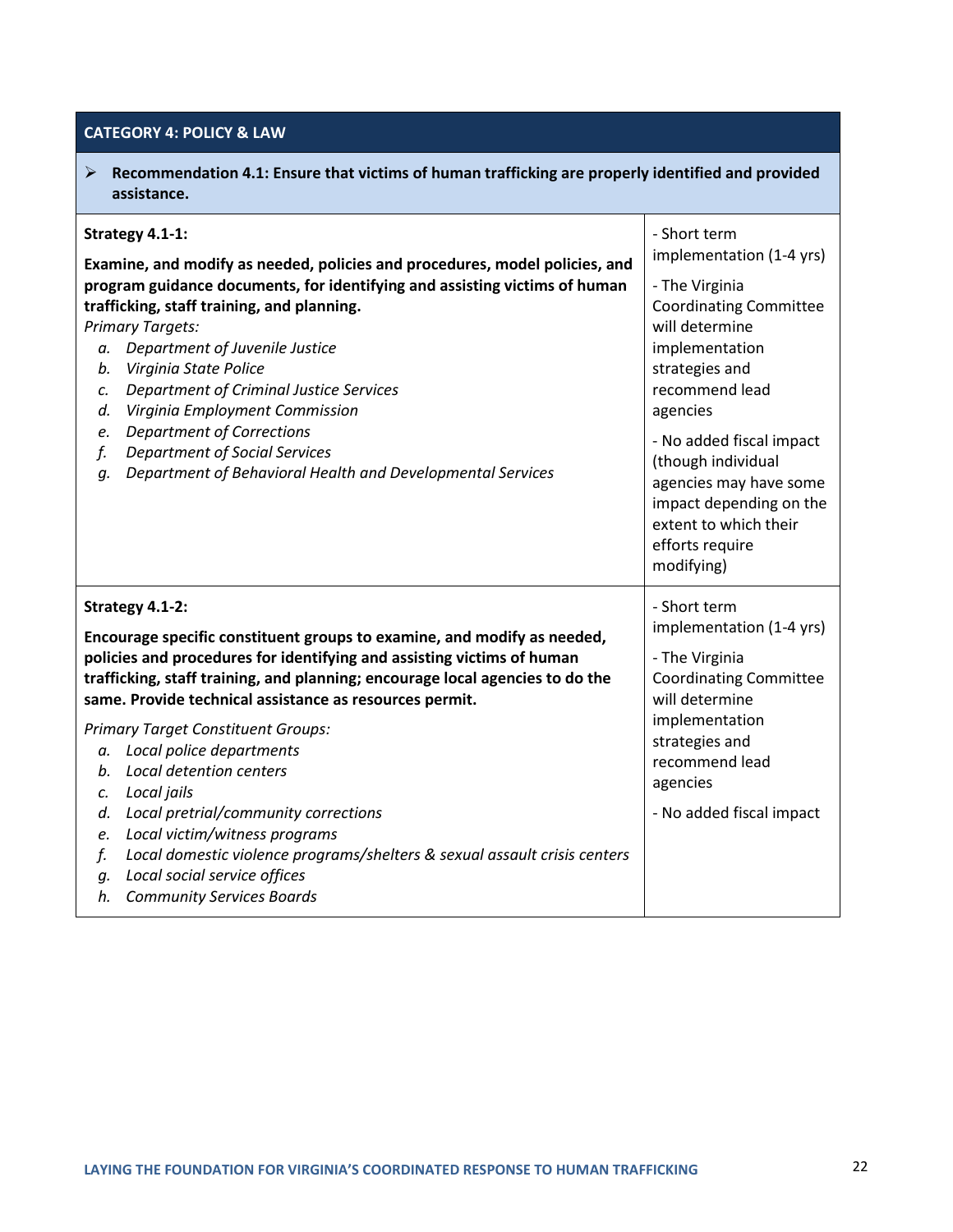| Strategy 4.1-3:<br>Review policies, procedures and Virginia laws for barriers that may delay or                                                                                                                                                                                                                                                                                                                                                                                                                                                                                                                                                                                                   | - Short/long term<br>implementation (1-4 yrs<br>$/5-10$ yrs)                                                                                                                                                                                |  |
|---------------------------------------------------------------------------------------------------------------------------------------------------------------------------------------------------------------------------------------------------------------------------------------------------------------------------------------------------------------------------------------------------------------------------------------------------------------------------------------------------------------------------------------------------------------------------------------------------------------------------------------------------------------------------------------------------|---------------------------------------------------------------------------------------------------------------------------------------------------------------------------------------------------------------------------------------------|--|
| impede the awarding of benefits available under the Virginia Refugee<br>Resettlement Program for eligible victims and take action to eliminate such<br>barriers.                                                                                                                                                                                                                                                                                                                                                                                                                                                                                                                                  | - The Virginia<br><b>Coordinating Committee</b><br>will determine<br>implementation<br>strategies and<br>recommend lead<br>agencies; legislation may<br>be necessary<br>- Possible fiscal impact                                            |  |
| Strategy 4.1-4:                                                                                                                                                                                                                                                                                                                                                                                                                                                                                                                                                                                                                                                                                   | - Immediate<br>implementation                                                                                                                                                                                                               |  |
| Review foster care, shelter, and related policies and Virginia laws for barriers<br>that may impede the custody, placement and immediate care of a minor who<br>is considered a trafficking victim, and recommend action to eliminate such<br>barriers.                                                                                                                                                                                                                                                                                                                                                                                                                                           | - Governor's request to<br>the Commission on Youth<br>to review                                                                                                                                                                             |  |
|                                                                                                                                                                                                                                                                                                                                                                                                                                                                                                                                                                                                                                                                                                   | - No added fiscal impact                                                                                                                                                                                                                    |  |
| Recommendation 4.2: Ensure that victims are treated fairly.<br>➤                                                                                                                                                                                                                                                                                                                                                                                                                                                                                                                                                                                                                                  |                                                                                                                                                                                                                                             |  |
| Strategy 4.2-1:<br>Research possible diversion and disposition options for juveniles and adults<br>violating prostitution statutes. The research is to include how other states,<br>and possibly other countries: address prostitution without criminalizing the<br>offense for those victimized by human traffickers; how/when criminal<br>penalties for prostitution are considered appropriate; how to provide safe<br>environments for those being prostituted; possible expansion of the<br>Unaccompanied Minors Act to account for domestic juvenile cases (requires<br>Congressional action); programmatic options for adults; and potential<br>changes to the Code of Virginia and costs. | - Short term<br>implementation (1-4 yrs)<br>- The Virginia<br><b>Coordinating Committee</b><br>will determine<br>implementation<br>strategies and<br>recommend lead<br>agencies<br>- Possible fiscal impact                                 |  |
| Strategy 4.2-2:<br>Review Virginia laws to ensure that the identity of trafficking victims is<br>protected at the same level as other crime victims, and take action where<br>needed to ensure that they are.                                                                                                                                                                                                                                                                                                                                                                                                                                                                                     | - Short term<br>implementation (1-4 yrs)<br>- The Virginia<br><b>Coordinating Committee</b><br>will determine<br>implementation<br>strategies and<br>recommend lead<br>agencies; legislation may<br>be possible<br>- No added fiscal impact |  |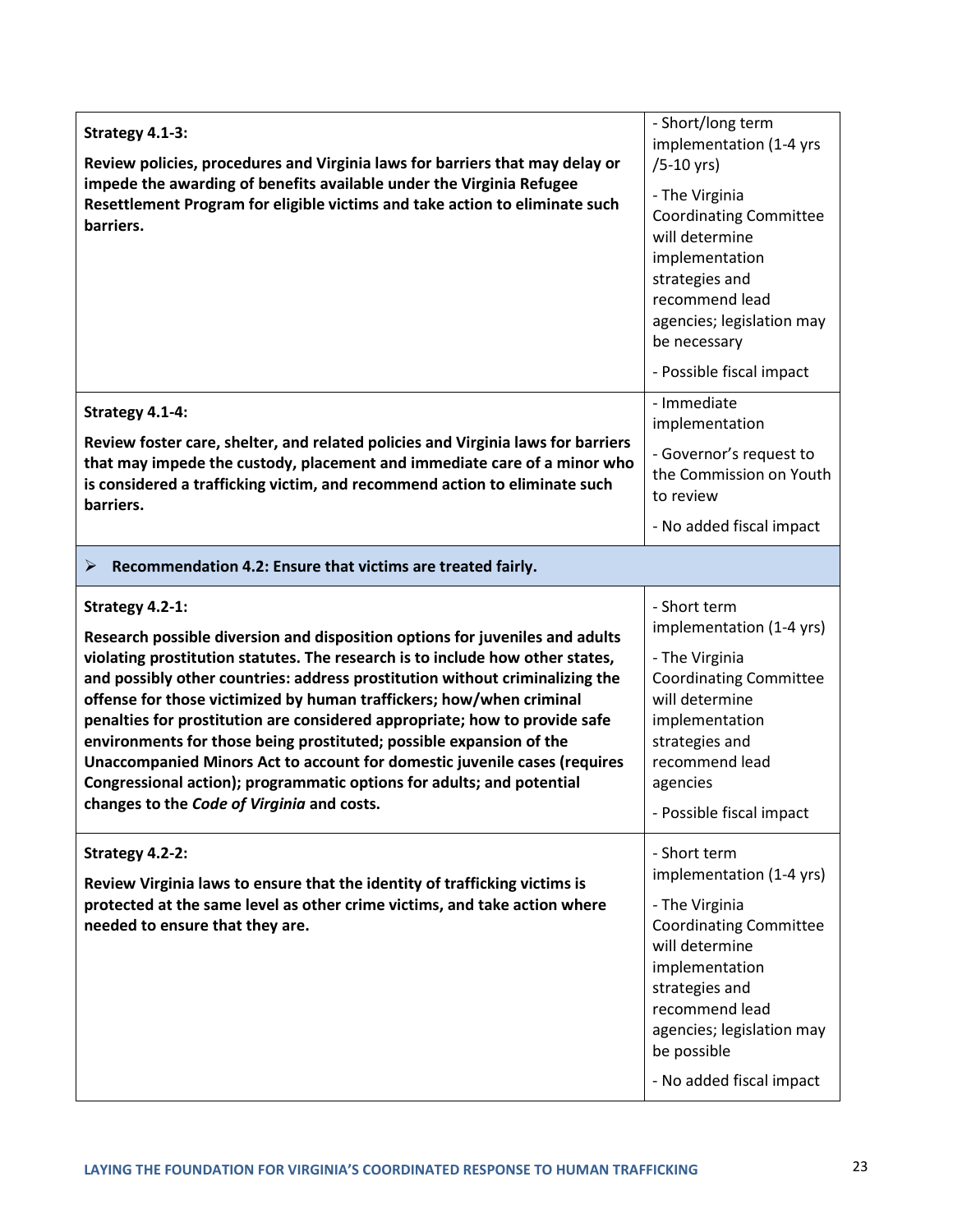#### **CATEGORY 5: AWARENESS & TRAINING Recommendation 5.1: Increase awareness of human trafficking throughout Virginia. Strategy 5.1-1: Develop a general information presentation that can be accessed and used with multiple groups.** *This document would be available on all agency websites with HT information and can be sent to various groups to help raise awareness among staff and community groups. It may be necessary to develop two such presentations – one for adult audiences and one for youth audiences. To be available in both English and Spanish. DCJS will lead the development of this with assistance from the OAG, DSS, DOLI, and DOE.* - Immediate implementation - DCJS to develop w/assistance from OAG, DSS, DOE, DOLI - No added fiscal impact **Strategy 5.1-2: Develop a display for use at state, local, and community trainings, conferences, and events around the state.** *We may be able to develop up to 5 which can be housed as specific agencies; funding is being explored for this. DCJS will lead the development of this with assistance from the OAG, DSS, DOLI, and DOE.* - Immediate implementation - DCJS to develop w/assistance from OAG, DSS, DOE, DOLI - No fiscal impact **Strategy 5.1-3: Develop a trainer/speaker resource list that can be easily accessed by any potential user and that includes information on recommended providers, audiences that the provider is appropriate for, and whether the provider is recommended for "training" or "awareness" events.**  *As with any hot topic, as awareness is raised, there will be groups interested in having individuals address their audience or provide training. Unfortunately, inaccurate information can be transmitted. This resource list will help provide useful contact information, as well as a tool that groups can use to help ensure they are getting the best fit for their need. This may become less necessary in the future. The list will need to be maintained and updated by a designated agency. This should be made available on individual agency web pages or on a common website.*  - Immediate implementation - DCJS to develop w/assistance from OAG - No added fiscal impact **Strategy 5.1-4: Launch a general public awareness campaign blitz on human trafficking (both sex and labor) throughout Virginia.** *This would necessitate contracting with a professional marketing or public relations firm for the development and placement of posters, billboards, and PSAs and ensuring that messages are appropriately placed and understood by an area's general public (e.g. using focus groups, test markets, etc.). Messages should include what human trafficking is, specify that it does occur locally, and what to do if suspected.* - Long term implementation (5-10 yrs) - The Virginia Coordinating Committee will determine implementation strategies and recommend lead agencies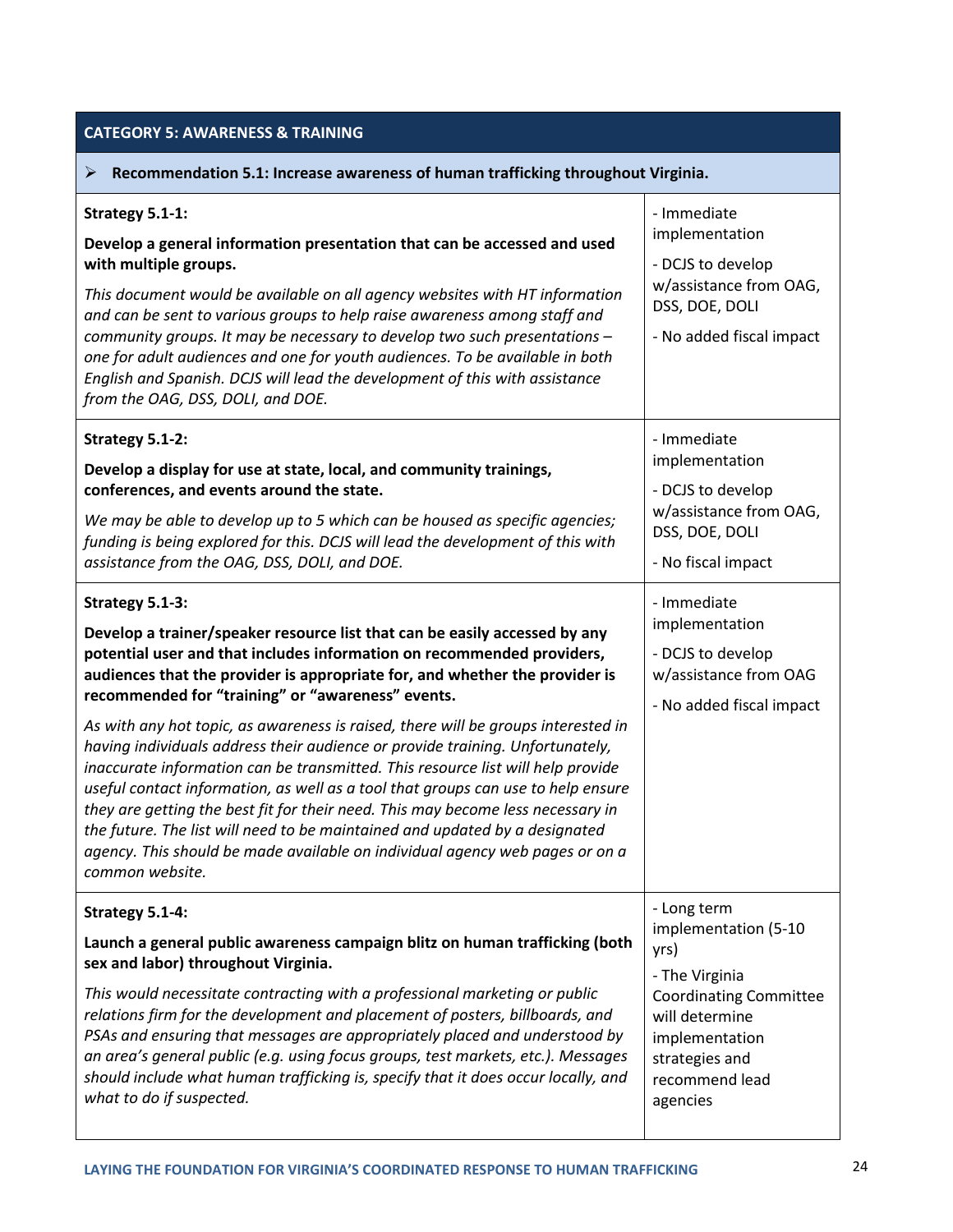| Target venues include:<br>a. Bus stops/shelters<br><b>Buses</b><br>b.<br><b>Billboards</b><br>c.<br>Airports<br>d.<br><b>Train stations</b><br>e.<br>Radio<br>f.<br>Television<br>q.<br>h.<br>Newspapers<br>NOTE: The OAG has announced their intention to develop such a campaign in<br>2013. Their success will impact the necessity of this strategy in the future.                                                                                                                                                                                                                                                                                                                                                                                                                                                                                                               | - Fiscal impact                                                                                                                                                                                             |  |
|--------------------------------------------------------------------------------------------------------------------------------------------------------------------------------------------------------------------------------------------------------------------------------------------------------------------------------------------------------------------------------------------------------------------------------------------------------------------------------------------------------------------------------------------------------------------------------------------------------------------------------------------------------------------------------------------------------------------------------------------------------------------------------------------------------------------------------------------------------------------------------------|-------------------------------------------------------------------------------------------------------------------------------------------------------------------------------------------------------------|--|
| Strategy 5.1-5:<br>Provide general information to select professional groups throughout<br>Virginia.<br>Information and materials can include: articles; general information/<br>awareness presentation; resources (including posters/materials with the<br>Human Trafficking Hotline, the National Runaway Safeline, and the Crime<br>Victim Assistance INFO-LINE); other information or links; as applicable to the<br>target groups. Information should be made available via websites, newsletters,<br>notices and other readily available sources. Primary state agencies are<br>encouraged to work with local industry representatives for message<br>broadcasting.<br>Targets:<br>Hospitality industry<br>а.<br>Construction industry<br>b.<br>Food processing industry<br>c.<br>Restaurant/bar industry<br>d.<br>Spa/salon industry<br>e.<br>Colleges and universities<br>f. | - Short term<br>implementation (1-4 yrs)<br>- The Virginia<br><b>Coordinating Committee</b><br>will determine<br>implementation<br>strategies and<br>recommend lead<br>agencies<br>- No added fiscal impact |  |
| Others as identified by lead agencies<br>g.<br>Recommendation 5.2: Increase the understanding of human trafficking among select professional<br>➤<br>groups and equip them to identify, investigate, and prosecute cases.                                                                                                                                                                                                                                                                                                                                                                                                                                                                                                                                                                                                                                                            |                                                                                                                                                                                                             |  |
| Strategy 5.2-1:                                                                                                                                                                                                                                                                                                                                                                                                                                                                                                                                                                                                                                                                                                                                                                                                                                                                      | - In progress                                                                                                                                                                                               |  |
| Provide training, information, and materials to law enforcement throughout<br>Virginia.<br>Information and materials to include: general information/awareness<br>presentation; indicators of human trafficking; links to resources for<br>information; speaker/trainer resource list. Training to include: laws;<br>investigating human trafficking cases; victim identification and referral; federal<br>and state issues. Law enforcement for these purposes includes local and state<br>police officers, Sheriff's deputies, and ABC law enforcement agents. DCJS to<br>consider possible inclusion of private security and SCOPs.                                                                                                                                                                                                                                               | - No legislative action<br>needed; legislation<br>passed in 2011 directing<br>DCJS/OAG to do<br>- No fiscal impact was<br>identified for initial work;<br>may incur for future<br>related efforts           |  |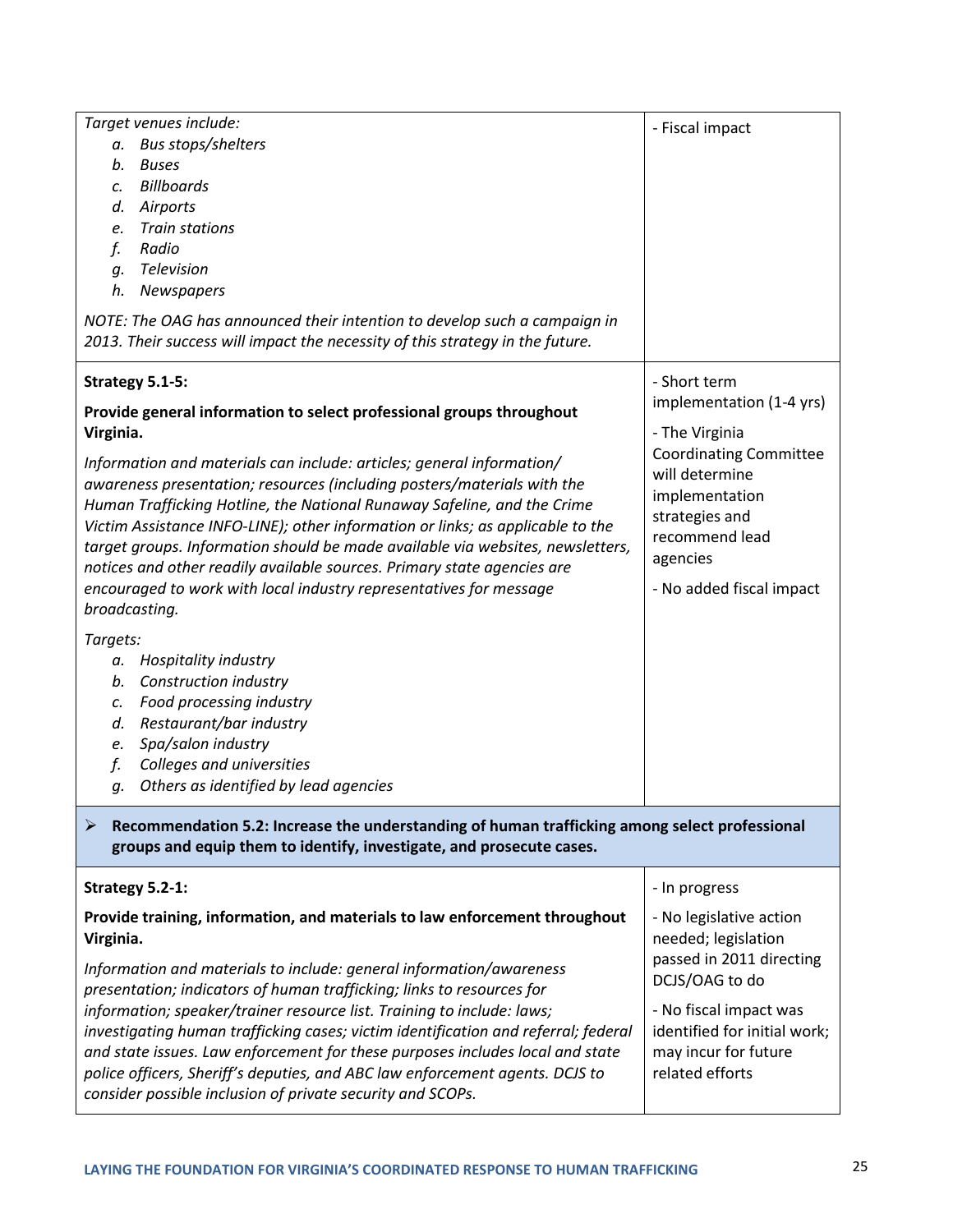| Strategy 5.2-2:<br>Provide training, information, and materials to prosecutors throughout<br>Virginia.<br>Information and materials to include: general information/awareness<br>presentation; indicators of human trafficking; links to resources for<br>information; speaker/trainer resource list. Training to include: laws;<br>investigating human trafficking cases; victim identification and referral; federal<br>and state issues.                                                                                                                                                                                                                                                                                                                                                                                                                                                                                                    | - In progress<br>- No legislative action<br>needed; legislation<br>passed in 2011 directing<br>DCJS/OAG to do<br>- No fiscal impact was<br>identified for initial work;<br>may incur for future<br>related efforts |
|------------------------------------------------------------------------------------------------------------------------------------------------------------------------------------------------------------------------------------------------------------------------------------------------------------------------------------------------------------------------------------------------------------------------------------------------------------------------------------------------------------------------------------------------------------------------------------------------------------------------------------------------------------------------------------------------------------------------------------------------------------------------------------------------------------------------------------------------------------------------------------------------------------------------------------------------|--------------------------------------------------------------------------------------------------------------------------------------------------------------------------------------------------------------------|
| Recommendation 5.3: Increase the understanding of human trafficking by select professional groups<br>➤<br>and equip them to identify victims and serve them appropriately.                                                                                                                                                                                                                                                                                                                                                                                                                                                                                                                                                                                                                                                                                                                                                                     |                                                                                                                                                                                                                    |
| Strategy 5.3-1:<br>Provide information and access to training materials to medical professionals<br>throughout Virginia.<br>Information and materials to include: general information/awareness<br>presentation; Toolkit for Health Care Providers [Polaris Project]; links to<br>resources for brochures and posters; speaker/trainer resource list; victim<br>services resource list. Include presentations on human trafficking at state<br>sponsored training and conference events, and, if possible, industry-sponsored<br>events held in Virginia.<br>Targets:<br><b>General practitioners</b><br>а.<br>Emergency room staff<br>b.<br>Free clinic/health ministry staff<br>$\mathcal{C}$ .<br>Rescue squad/EMS staff<br>d.<br>Crisis Pregnancy Centers/similar staff<br>e.<br><b>Planned Parenthood staff</b><br>f.<br>HIV/AIDs/STD service providers<br>g.<br>College-based medical facilities<br>h.<br>Local health departments<br>İ. | - Short term<br>implementation (1-4 yrs)<br>- The Virginia<br><b>Coordinating Committee</b><br>will determine<br>implementation<br>strategies and<br>recommend lead<br>agencies<br>- No added fiscal impact        |
| Strategy 5.3-2:<br>Provide information and access to training materials to counselors and<br>counseling services throughout Virginia.<br>Information and materials to include: general information/awareness<br>presentation; indicators of human trafficking; links to resources for brochures<br>and posters; information on ICE Human Trafficking Victim Assistance Program<br>and special visas; speaker/trainer resource list; victim services resource list.<br>Include presentations on human trafficking at state sponsored training and<br>conference events, and, if possible, industry-sponsored events held in Virginia.<br>Targets:<br>Community services boards<br>а.<br>Ministry/faith-based services<br>b.                                                                                                                                                                                                                     | - Short term<br>implementation (1-4 yrs)<br>- The Virginia<br><b>Coordinating Committee</b><br>will determine<br>implementation<br>strategies and<br>recommend lead<br>agencies<br>- No added fiscal impact        |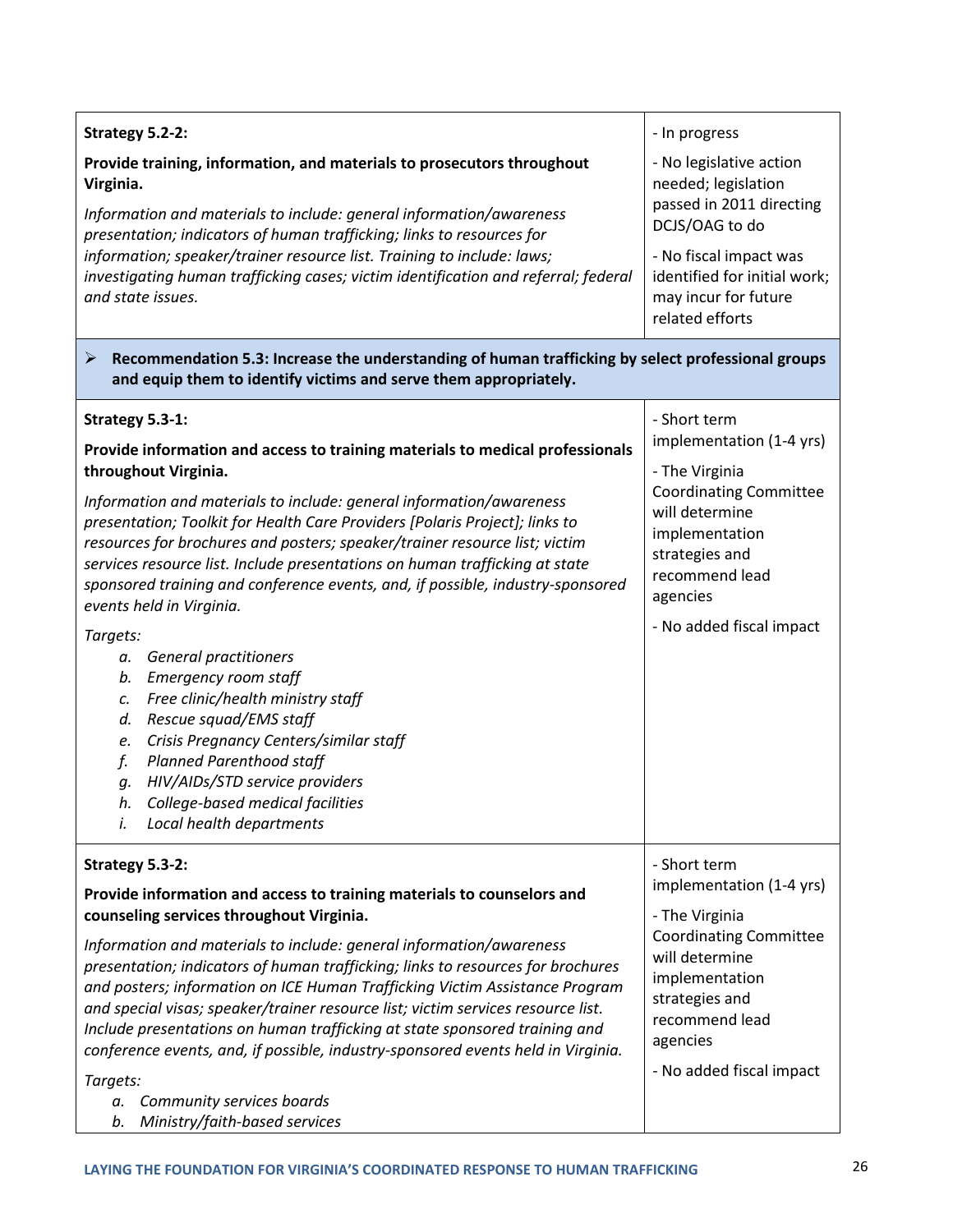| Licensed counselors<br>C.<br>211 call staff<br>d.                                                                                                                                                                                                                                                                                                                                                                                                                                                                                                                                                                                                                                                                                                                                                                                                                                                                                                                                                              |                                                                                                                                                                                                             |
|----------------------------------------------------------------------------------------------------------------------------------------------------------------------------------------------------------------------------------------------------------------------------------------------------------------------------------------------------------------------------------------------------------------------------------------------------------------------------------------------------------------------------------------------------------------------------------------------------------------------------------------------------------------------------------------------------------------------------------------------------------------------------------------------------------------------------------------------------------------------------------------------------------------------------------------------------------------------------------------------------------------|-------------------------------------------------------------------------------------------------------------------------------------------------------------------------------------------------------------|
| Strategy 5.3-3:<br>Provide information and access to training materials to shelters throughout<br>Virginia.<br>Information and materials to include: general information/awareness<br>presentation; indicators of human trafficking; links to resources for brochures<br>and posters; information on ICE Human Trafficking Victim Assistance Program<br>and special visas; speaker/trainer resource list; victim services resource list.<br>Include presentations on human trafficking at state sponsored training and<br>conference events, and, if possible, industry-sponsored events held in Virginia.<br>Targets:<br>Domestic and sexual violence shelters<br>α.<br>Homeless shelters<br>b.<br>Runaway shelters<br>c.<br>Group homes (adults/youth)<br>d.                                                                                                                                                                                                                                                 | - Short term<br>implementation (1-4 yrs)<br>- The Virginia<br><b>Coordinating Committee</b><br>will determine<br>implementation<br>strategies and<br>recommend lead<br>agencies<br>- No added fiscal impact |
| Strategy 5.3-4:<br>Provide training, information, and materials, which are specific to young<br>victims, to juvenile justice professionals throughout Virginia.<br>Information and materials may include: general information/awareness<br>presentation; indicators of human trafficking; links to resources for brochures;<br>assessment resources; information on ICE Human Trafficking Victim Assistance<br>Program and special visas; speaker/trainer resource list; victim services<br>resource list; trauma. Include presentations on human trafficking at state<br>sponsored training and conference events, and, if possible, industry-sponsored<br>events held in Virginia.<br>Targets:<br>Probation/parole officers/intake staff<br>а.<br>b. Detention center staff                                                                                                                                                                                                                                  | - Short term<br>implementation (1-4 yrs)<br>- The Virginia<br><b>Coordinating Committee</b><br>will determine<br>implementation<br>strategies and<br>recommend lead<br>agencies<br>- No added fiscal impact |
| Strategy 5.3-5:<br>Provide training, information, and materials to victim service providers<br>throughout Virginia.<br>Victim service providers include victim/witness; sexual assault; domestic<br>violence; and, when appropriate, human trafficking specific. Information and<br>materials to include: general information/awareness presentation; indicators<br>of human trafficking; assessment resources; links to resources for brochures<br>and posters; information on ICE Human Trafficking Victim Assistance Program<br>and special visas; speaker/trainer resource list. Training to include:<br>assessments; special needs/issues of human trafficking victims; resources for<br>victims who are refugees or undocumented immigrants; referral processes for<br>special services (attorneys; shelter; social services); trauma. Include<br>presentations on human trafficking at state sponsored training and conference<br>events, and, if possible, industry-sponsored events held in Virginia. | - Short term<br>implementation (1-4 yrs)<br>- The Virginia<br><b>Coordinating Committee</b><br>will determine<br>implementation<br>strategies and<br>recommend lead<br>agencies<br>- No added fiscal impact |